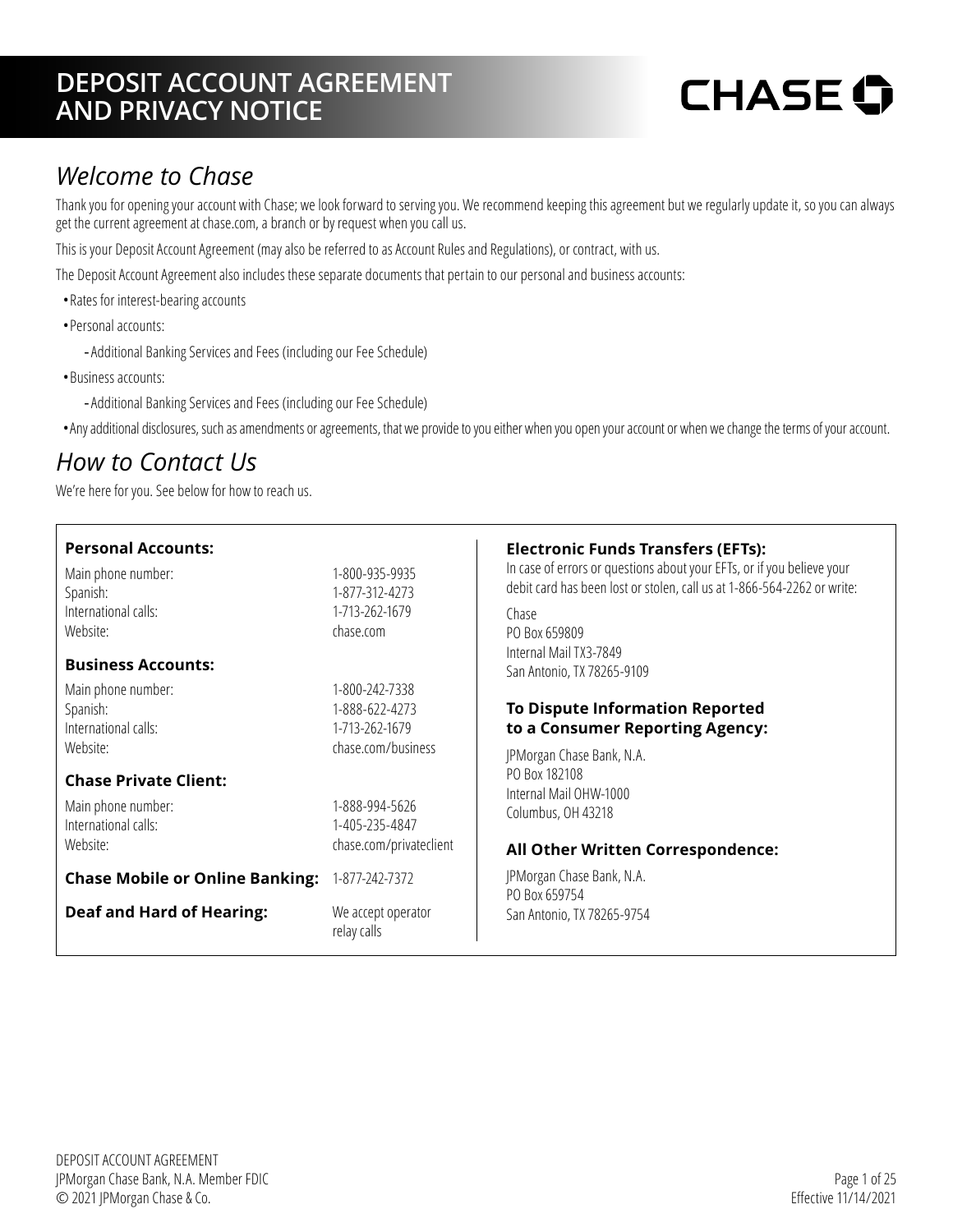## <span id="page-1-0"></span>Deposit Account Agreement Table of Contents

| D. Electronic Funds Transfer Service Terms; Payments, Deposits and Transfers You Make or Receive by |  |
|-----------------------------------------------------------------------------------------------------|--|
|                                                                                                     |  |
|                                                                                                     |  |
|                                                                                                     |  |
|                                                                                                     |  |
|                                                                                                     |  |
|                                                                                                     |  |
|                                                                                                     |  |
|                                                                                                     |  |
|                                                                                                     |  |
|                                                                                                     |  |
|                                                                                                     |  |
|                                                                                                     |  |
|                                                                                                     |  |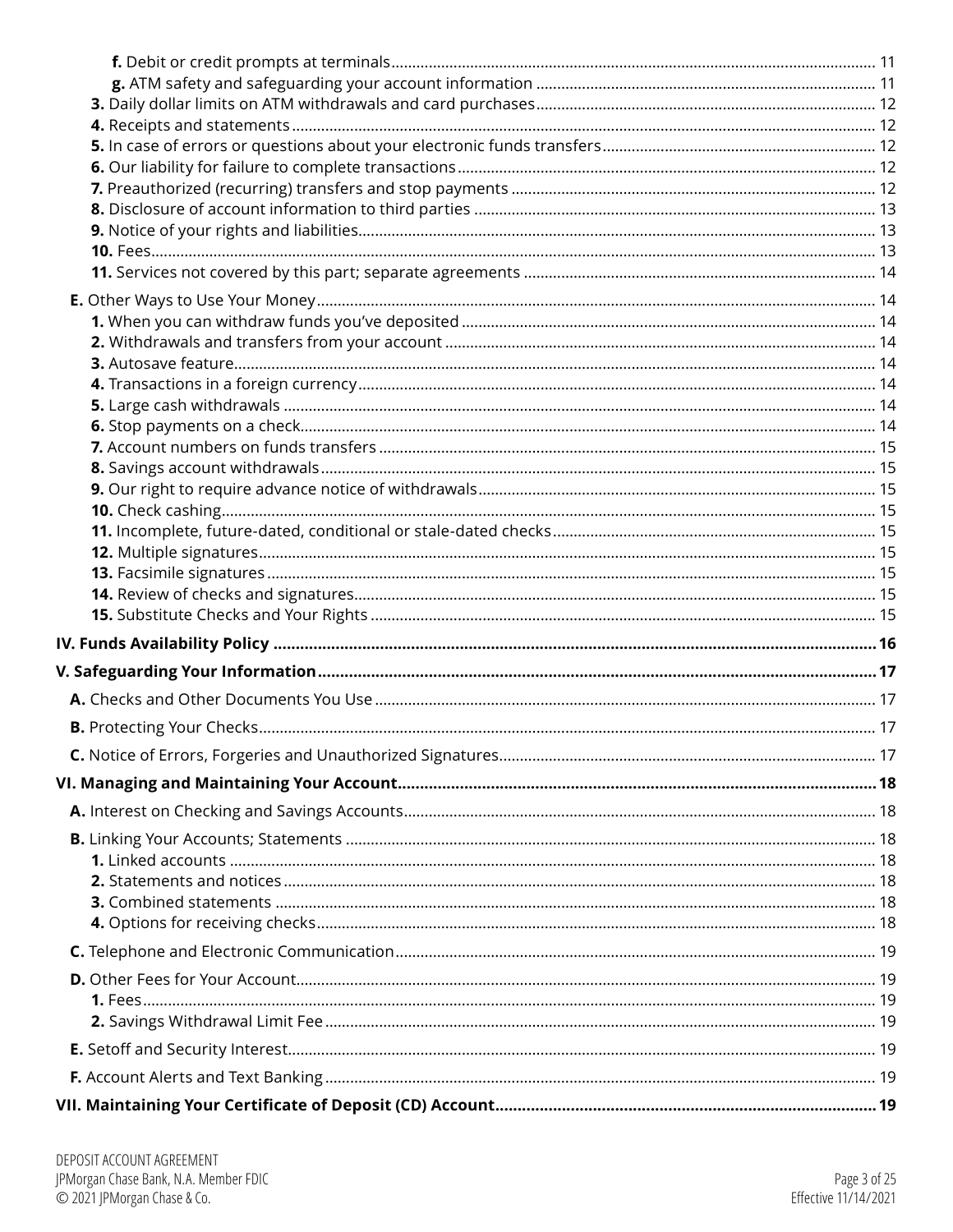# **Privacy Notice**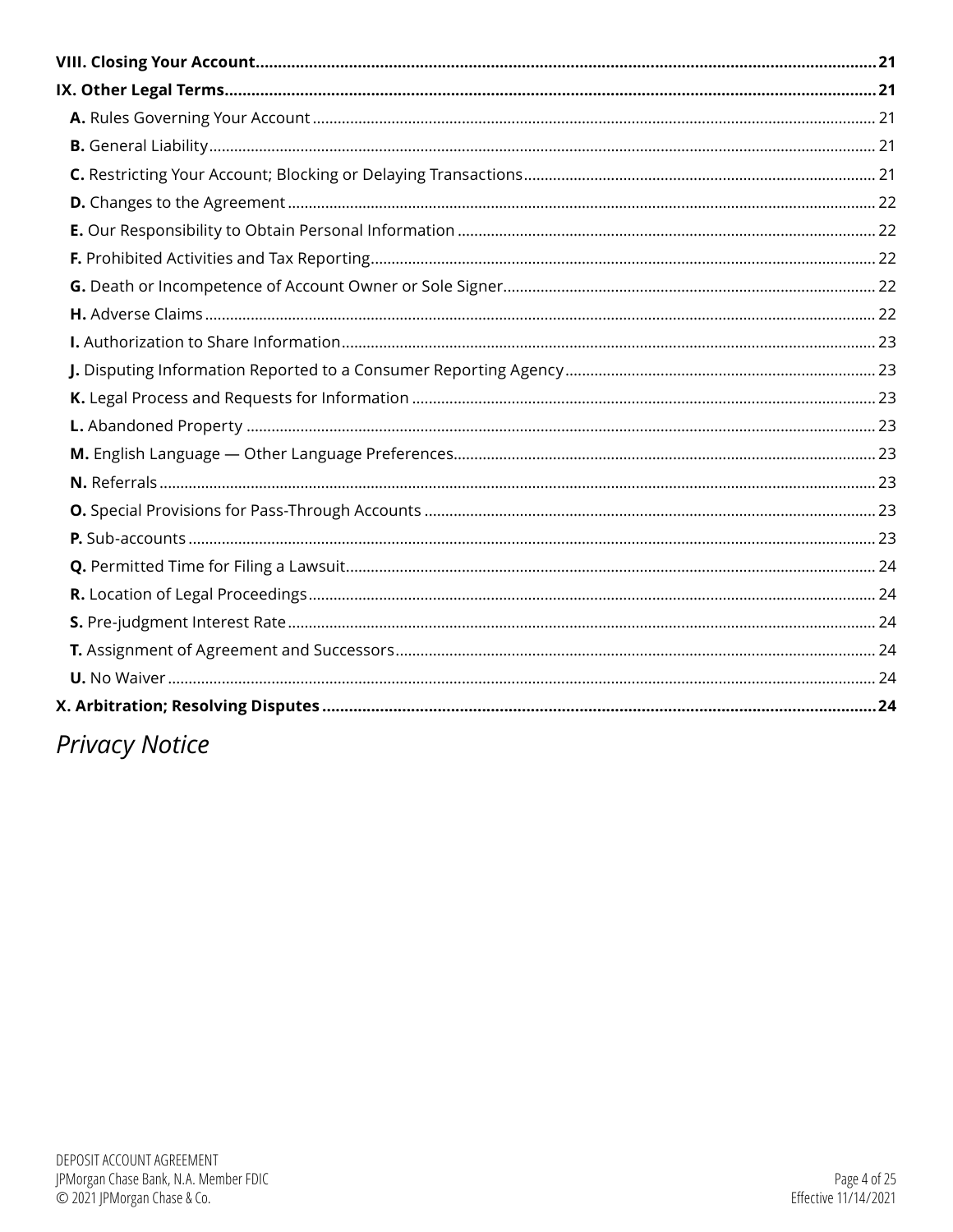### *Deposit Account Agreement*

This agreement is the contract that governs your account.

Whether you have a personal or business deposit account, this document is the basic agreement between you and us (JPMorgan Chase Bank, N.A. or "Chase"). By signing a signature card or submitting an account application, or by using any of our deposit account services, you and anyone else identified as an owner of the account agree to the terms in this agreement. Customers of some of our business groups, such as Corporate Banking, will get a different agreement and their accounts will be governed by that agreement, not this one. If you have a product that is not a deposit account, such as a credit card, this agreement does not apply to that product. Also, other products or services, such as online banking or retirement accounts, may have additional agreements. A more specific agreement takes precedence over this one.

This agreement also refers to and includes other disclosures we may provide to you, including (1) product information, (2) rate information, (3) banking services and fees, and (4) other disclosures, agreements, and amendments that we may provide to you. All may contain information on fees that apply to your accounts. Products and services as well as associated fees, charges, interest rates and balance requirements may differ among different geographic locations. Not all products and services, including check cashing, are offered at all locations.

### *I. Definitions*

Here are some important terms that we use throughout this agreement:

**Account:** Any deposit account, such as a checking or savings account, you have with us that is covered by this agreement.

**ACH (Automated Clearing House):** ACH, which may also be referred to as automatic payments, are funds transferred to or from your account through an automated clearing house network. Common examples include direct deposits of payroll, pension or government benefits such as Social Security.

**ATM (Automated Teller Machine):** An electronic device that performs many banking services, which can include withdrawals and balance inquiries.

**Available balance:** The amount of money in your account that you can use right now. You can find this balance on receipts you receive at ATMs, from a banker at a branch, on [chase.com](https://www.chase.com) or Chase Mobile.

**Business day:** Every day except Saturdays, Sundays and federal holidays. Some branches may close on a business day due to an emergency or to observe a state holiday.

**Check:** A written order to pay a specific amount of money drawn on, payable through, payable at or processed by a bank or other depository institution. If a check is sent or returned as an electronic image or as a substitute check, it is still considered a check.

**Debit card transaction:** Any purchase or bill payment using your debit card. A debit card transaction may be either an everyday (not recurring) purchase transaction or a recurring payment, such as a monthly bill.

**Direct deposit:** An automatic electronic deposit made through the ACH network to your account by someone else, such as an employer issuing payroll or a government paying benefits.

**Item:** Any check, ACH, funds transfer, online banking transaction, wire transfer, teller cash withdrawal, ATM withdrawal, debit card purchase, fee, charge or other instruction for an amount to be added to or subtracted from your balance.

**Overdraft:** The amount by which any item(s) presented on your account on a business day exceeds the available balance.

**Overdrawn:** When your account has a negative balance.

**PIN:** A four-digit personal identification number that you either select or request from us for your debit or ATM card. Some merchants and all ATMs require a PIN when you use a debit card.

**Present balance:** The total amount of money recorded in your account, including funds not yet available for you to use. This includes pending transactions, authorization holds that are not yet posted or deposits that have not yet been made available. You can find this balance on receipts you receive at ATMs, from a banker at a branch, on [chase.com](https://www.chase.com) or Chase Mobile.

### *II. Opening Your Account*

#### <span id="page-4-0"></span>**A. Personal Accounts**

THE TYPE OF ACCOUNT OWNERSHIP MAY DETERMINE HOW YOUR FUNDS ARE PAID IF YOU DIE, EVEN IF YOUR WILL STATES OTHERWISE. PLEASE CONSULT YOUR ESTATE PLANNING ADVISOR OR ATTORNEY ABOUT YOUR CHOICES.

If your account is a type listed under "Personal Accounts" in our product information, you agree not to use it for business purposes. Ownership of your account is determined by the most current signature card. However, we are authorized to rely on the account ownership information contained in our deposit system unless we are notified that the most current signature card and the deposit system contain different information.

#### <span id="page-4-1"></span>**1. Solely owned account**

When only one individual is listed as the owner of an account, we will treat the account as a solely owned account.

#### <span id="page-4-2"></span>**2. Joint accounts**

When two or more people are listed as owners of a personal account, the account is a "joint account" and each owner is a "joint owner."

Each joint owner has complete control over all of the funds in the account.

If your joint account becomes overdrawn, each joint owner is liable for the full amount the account is overdrawn, regardless of who initiated or benefited from the item(s) that caused the overdraft.

If one joint owner requests that we not pay items authorized by a different joint owner, we may block the account, but we are not required to do so. That means we will refuse to pay all items, including items authorized by the owner making the request. If we block the account, we may not release the block unless all joint owners agree

DEPOSIT ACCOUNT AGREEMENT JPMorgan Chase Bank, N.A. Member FDIC © 2021 JPMorgan Chase & Co.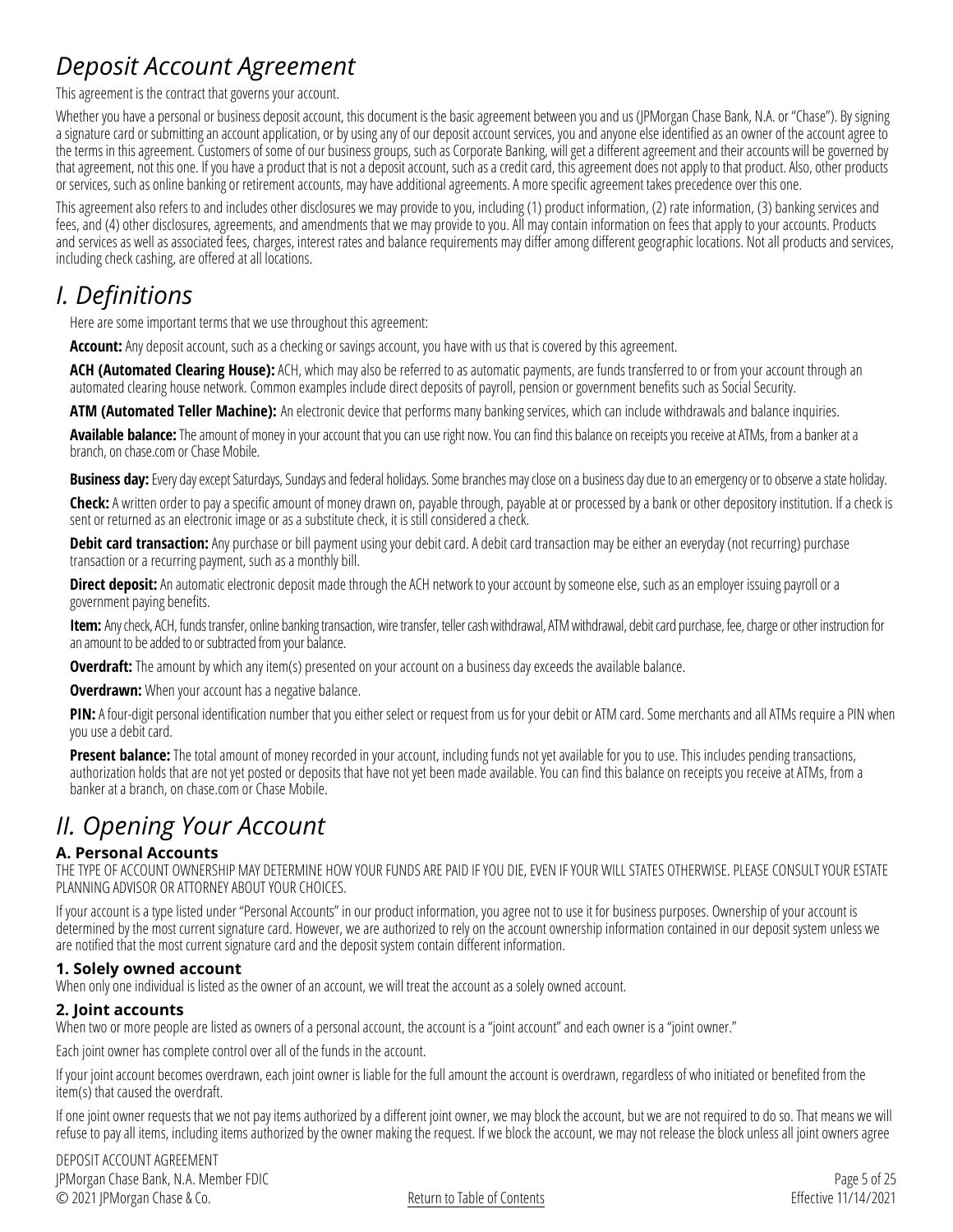in writing to remove it. No request to block the account will affect items that we paid before the request. If we decide not to block the account, all joint owners remain responsible for items subtracted from the account.

Any joint owner may close the account without the consent from any other joint owners. We may choose whether or not to act upon other instructions of any joint owners, including adding another owner to the account, without the authorization of the other joint owners. We may also pay all or any part of the funds in the joint account to a court or government agency if we receive a garnishment, levy or similar legal process that identifies any of the joint owners.

#### **Joint account with rights of survivorship**

If a joint account has rights of survivorship, and one joint owner dies, the account ownership will be transferred to the surviving joint owners. The estate of the deceased owner will have no rights to the account. If there is more than one surviving joint owner, the account will continue as a joint account with rights of survivorship among the remaining owners. If an account is designated "JAWROS" or "JTWROS," it has rights of survivorship.

#### **Joint account with no right of survivorship (also called "tenants in common")**

If a joint account does not have rights of survivorship, and one joint owner dies, that owner's interest passes to the owner's estate. Either the surviving joint owners or the deceased owner's estate may withdraw the funds at any time, and we have no responsibility for determining the respective interests of the owners. If an account is designated "Tenants in common" or "JTIC," it does not have rights of survivorship.

#### **When survivorship rights apply**

Except as otherwise stated in this paragraph, a joint account has rights of survivorship unless you clearly indicate on the signature card and in the account title that the account is created without these rights. Accounts in Louisiana do not have rights of survivorship. Accounts in Texas do not have rights of survivorship unless you clearly indicate on the signature card and in the account title that the account is created with these rights.

If a joint account also contains a "payable on death" or "in trust for" designation, the account always includes a right of survivorship and is payable to the beneficiary only upon the death of the last surviving owner, except as stated in the paragraph below.

#### **Marital account (Wisconsin only)**

If one owner of a marital account dies, the survivor is entitled to 50% of the account funds and the estate of the deceased is entitled to the other 50%. If a marital account contains a payable on death designation, the POD beneficiary is entitled to the deceased spouse's 50% share. However, we have no responsibility to determine the respective interests of the owner and the POD beneficiary.

#### **Tenants by the entirety (Florida only)**

A Florida joint account owned solely by two spouses is a "tenants by the entirety" account unless the signature card indicates otherwise. We are not required to determine whether an account is a tenants by the entirety account before responding to a garnishment or other legal process. We may assert our right of setoff or security interest in a tenants by the entirety account in order to collect debts of either owner.

#### **3. "Payable on death" account**

If you establish your account payable on death to one or more beneficiaries, the account is a "POD" account. If we receive proof you've died, we will pay the balance of the account to the beneficiary or beneficiaries you designated. Multiple beneficiaries will be paid in equal shares unless the signature card provides otherwise. We do not offer POD accounts in all states.

#### **4. "In trust for" (informal trust) account**

If you establish your account as in trust for ("ITF") or as trustee for one or more beneficiaries without presenting formal trust documents, we may treat the account as an "ITF" account. If we receive proof you've died, we will pay the balance of the account to the beneficiary or beneficiaries you designated. Multiple beneficiaries will be paid in equal shares unless the signature card provides otherwise. We do not offer ITF accounts in all states.

#### <span id="page-5-0"></span>**5. Convenience account**

If you have a convenience account, you are its sole owner, but you authorize an additional signer to write checks or authorize other items. You are solely responsible for the actions of the additional signer (legacy accounts only).

#### <span id="page-5-1"></span>**6. Power of attorney**

A power of attorney is a document you sign that authorizes someone else, called the agent, to act on your behalf. If you sign a power of attorney, the agent can sign on your behalf and do anything you could do regarding the account, including withdrawing or spending all of the money in the account. Do not sign a power of attorney unless you trust the agent to act in your best interest. If you choose to add an agent, you must provide a power of attorney form that we agree to accept. We may rely on a copy of an original power of attorney. We are not required to investigate the facts relating to any power of attorney provided to us on your behalf, including whether your signature on the power of attorney is authentic or whether the agent continues to have authority. We may follow or refuse to follow the agent's instructions at any time, including if we suspect fraud or abuse on your account, unless state law requires otherwise. We may also refuse an agent's request to become a joint owner or a beneficiary of an account, but we have no liability to anyone if we do so. We have no liability when we follow or refuse to follow any instructions from an agent, for example, if your agent misuses the authority you have given them. An agent's power of attorney on an account is terminated when the account owner dies.

#### <span id="page-5-2"></span>**7. Uniform Transfers to Minors Act/Uniform Gifts to Minors Act account**

If you are the custodian or successor custodian of an account under a state's Uniform Transfers/Gifts to Minors Act, you cannot pledge the account as collateral for a personal loan to you, or cash checks against it. You must transfer the funds in the account to the minor when the minor reaches the age of majority under the UTMA/ UGMA law for the state where the UTMA was established. At our sole discretion we may limit transactions on the account if you fail to transfer funds to the beneficiary as required by applicable law. You agree that it is your responsibility as custodian to consult your own legal or tax advisor about the governing state law.

#### <span id="page-5-3"></span>**8. Representative payee/VA custodian account**

If you open an account as a "representative payee" for someone who receives Social Security payments, or as a legal custodian, spouse payee or other custodian for someone who receives Veterans Administration payments, you agree not to permit any deposits to the account other than the designated payments. We are not required to determine whether you deposit other funds or whether any withdrawals or transfers from the account are for the support of the person for whose benefit the funds are paid. This person is called the beneficiary. If the beneficiary dies, you must promptly notify us and stop all further deposits to and withdrawals from the

DEPOSIT ACCOUNT AGREEMENT JPMorgan Chase Bank, N.A. Member FDIC © 2021 JPMorgan Chase & Co.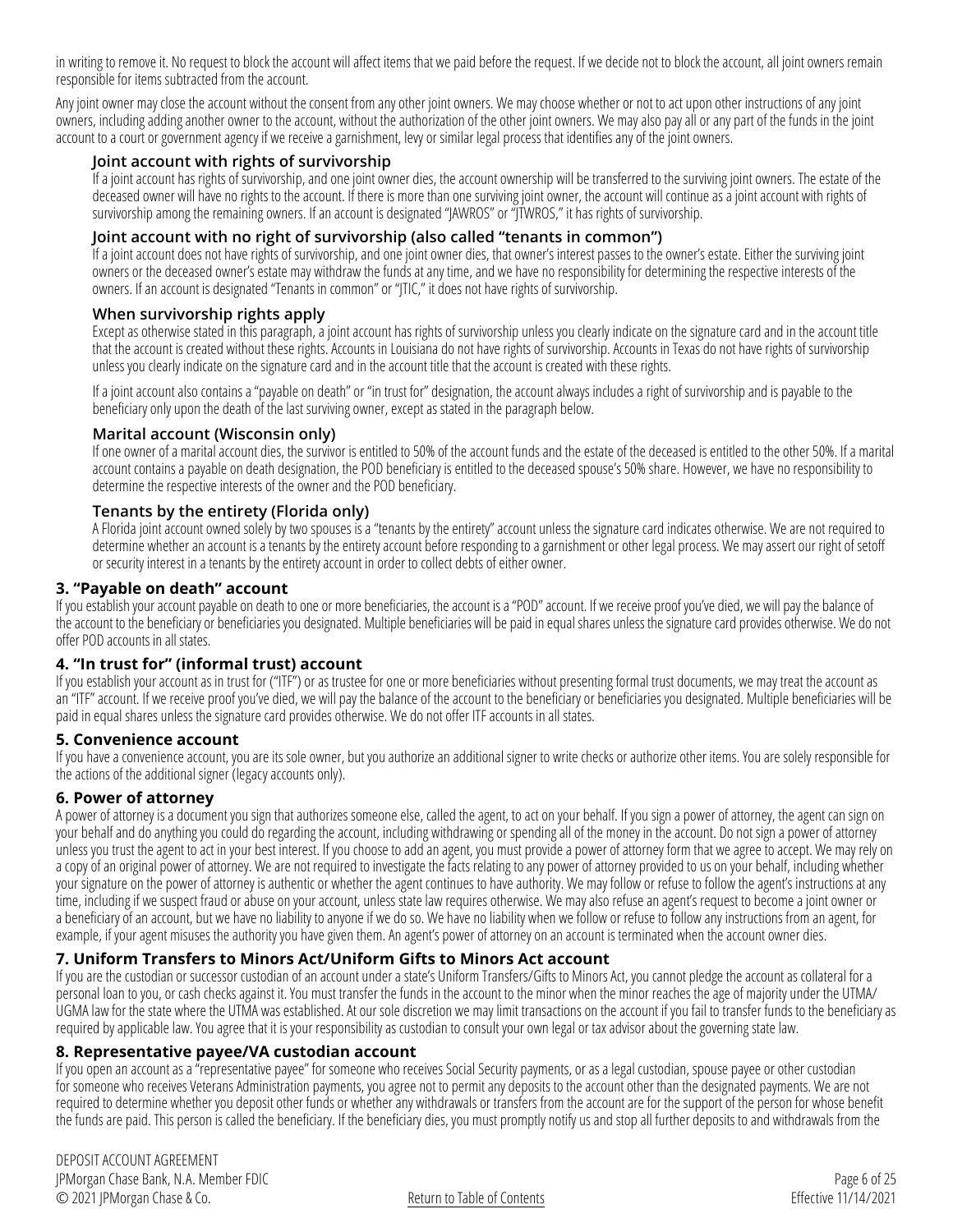account. If the government demands that we return deposits made after the beneficiary's death and the account does not have enough funds to pay the demand, we may take the funds from any account you or the beneficiary owns.

#### <span id="page-6-0"></span>**9. Other fiduciary accounts**

If you open an estate account, trust account, guardianship or conservatorship account, or other similar type of account, we reserve the right to require any documents we reasonably request to satisfy us that you are authorized to open and use the account, including withdrawing the funds. We do not have to permit any withdrawal from the account until we receive all requested documents. We have no fiduciary duties to you as the trustee, executor, guardian or conservator, or to the beneficial owners of the account.

#### <span id="page-6-1"></span>**B. Business Accounts**

If your account is a type listed under "Business Accounts" in our product information, you agree not to use it for personal purposes.

If our records list a business organization as the owner of an account, the account is payable to the business organization and not to any individual director, shareholder, member or partner. "Business organization" means a corporation, unincorporated association, limited liability company, partnership, or any other business, government or non-profit organization. We may rely on the accuracy and completeness of all resolutions, signature cards and other documents you deliver to us in connection with the account. If they state that a person is authorized to sign checks or otherwise initiate transactions on your account, that person is called a signer.

If the account owner is a sole proprietorship, that means that one person conducts the business as his or her own property, instead of through a business organization. A sole proprietor may also designate signers by appropriate documents. We may in some states allow a married couple to open an account as a sole proprietorship.

If you change your form of ownership or authorized signers, you must notify us when the change occurs.

A signer is authorized to endorse checks payable to the business. Endorsements "for deposit" may be written or stamped. A signer is also authorized to sign checks drawn on your account. We are authorized to pay checks without asking how the checks were issued or how the proceeds will be used, even if the check is payable to the person who signed the check.

A signer is authorized to instruct us to close accounts or do anything else involving any account, and to sign any agreements or documents relating to accounts or other business.

We may, although we are not required to, cash checks payable to or accept "less cash" deposits from a business organization.

If you open an attorney trust account, including an IOLTA or similar account, you authorize us to notify the appropriate state agency if the account is overdrawn or checks are dishonored, if the applicable state requires notice of those events.

### *III. Using Your Checking or Savings Account*

#### <span id="page-6-2"></span>**A. Adding Money to Your Account**

#### <span id="page-6-3"></span>**1. Direct deposits; notice of electronic deposits**

When we receive an electronic deposit to your account, the only notice you will receive from us is on your next statement. You may visit [chase.com](https://www.chase.com) or Chase Mobile® and use Account Alerts, or call us to confirm that we have received a deposit.

If the bank that sent an electronic deposit to your account tells us it was a mistake, or was intended for another customer or account, we may deduct the amount from your balance without investigating.

#### <span id="page-6-4"></span>**2. Endorsements**

An endorsement is a signature, stamp or other mark made on a check to transfer the check to another person. If a check you deposited doesn't have your endorsement, we may endorse it for you or treat the check as if we had endorsed it. Either way, the effect will be as if you had endorsed the check. Also, any deposited check that appears to contain your stamped or facsimile endorsement will be treated as if you had actually endorsed it. We are not bound by any conditional or restrictive endorsements on a check you cash or deposit, or by any endorsement "without recourse."

#### <span id="page-6-5"></span>**3. Endorsement requirements**

To help ensure that checks you deposit or cash will be processed timely, your endorsement (and any other endorsement supplied by a co-payee) must be in the 1½ inch area that starts on the right side as viewed from the back. Payee or customer information must not be on any other part of the back of the check.

If you don't endorse your check properly and it causes us a loss, cost or expense, you have to pay that amount to us.

#### <span id="page-6-6"></span>**4. Our right to refuse deposits**

We may refuse a deposit, or part of a deposit, at any time. We also may refuse a deposit after initially accepting it. We can reverse any amount we have added to your balance for a deposited check and send the check on a collection basis even after we have taken physical possession of the check. We will not be liable to you for refusing a deposit, even if it causes us to decline any transactions you have already made. If we refuse a deposit, we may take a check on a "collection basis," which means we will not add funds to your balance until we have actually been paid for the check.

#### <span id="page-6-7"></span>**5. Our right to charge back deposited or cashed items**

If you deposit or cash a check or other item and (1) the paying bank returns it to us unpaid; (2) the paying bank or the issuer of a check demands that we repay them because the check was altered, forged or unauthorized, is missing a signature or endorsement, or has a forged endorsement; or (3) the sending bank or the originator of an item demands that we return the item because it was unauthorized, sent to the wrong account number or procured by fraud, we may pay the return or demand, and subtract the funds from your balance in other accounts for which you are an owner, or charge part of the item to each, even if you have already withdrawn the funds. If we have reason to believe that any of the events in the previous sentence has occurred or may occur or that the check or other item should not have been paid or may not be paid for any other reason, we may place a hold on the funds or move them to a non-customer account until we determine who is entitled to them. If a deposited or cashed item is returned, we will charge you a Deposited Item Returned Fee or a Cashed Check Returned Fee. Refer to the Fee Schedule for specific fee information.

#### <span id="page-6-8"></span>**6. Transaction records and receipts**

We may rely on the account number on any deposit slip, payment instruction, or similar record we receive, even if that account number is associated with a name that's different from the name you've provided. It's not our responsibility to detect any inconsistency between the account number you provide and the name.

DEPOSIT ACCOUNT AGREEMENT JPMorgan Chase Bank, N.A. Member FDIC © 2021 JPMorgan Chase & Co.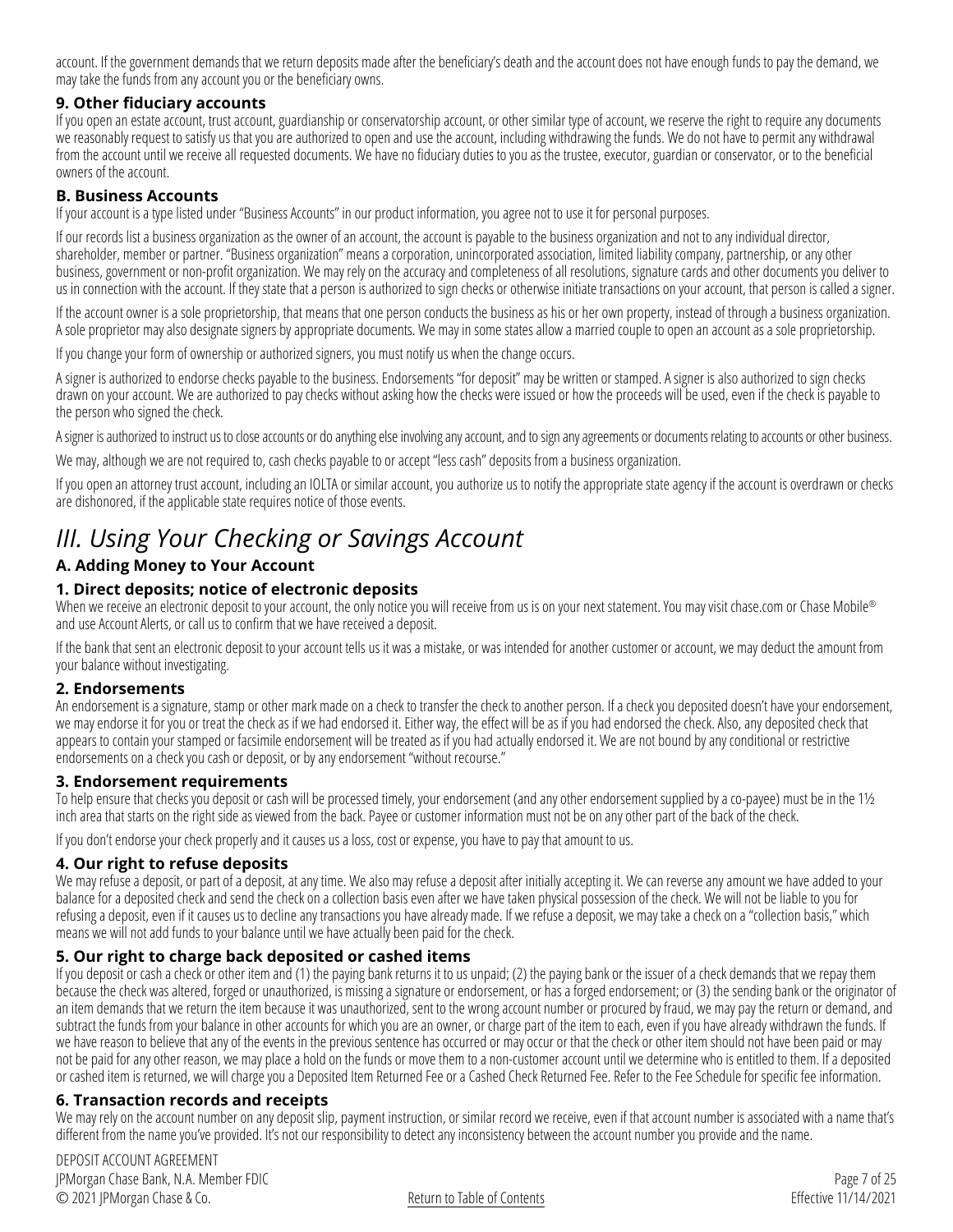If you make a deposit, we may provide a receipt, but the amount on your deposit receipt is based entirely on the deposit slip you complete. We may confirm the funds you deposit and, after review, may adjust your account for any errors including any errors on your deposit slip.

We are permitted to adjust (debit or credit) your account, and we may notify you, if we:

- Determine a discrepancy exists between the declared and the actual amount of the funds in your account, or
- •Misdirected a transaction to or from your account or made a transaction that we reasonably believe to be in error.

If we give you a receipt for a CD that you decide not to open or we give you a receipt for a deposit that you then cancel, the receipt is void and you may not claim those funds.

#### <span id="page-7-0"></span>**7. Night depository and large cash deposits**

Any of our employees may open and count any deposit that a branch banker didn't count in front of you, including night depository deposits and large cash deposits, and you agree not to dispute that employee's determination of the amount you deposited.

If you use our night depository, you are responsible for any disappearance, theft or loss of any envelope, bag or money before we issue a written receipt for the deposit.

#### <span id="page-7-1"></span>**8. Our responsibility for collecting deposits**

If you deposit or cash a check, or we send one for collection, we act only on your behalf. Our only responsibility is to exercise reasonable care. We will not be liable for the lack of care of any bank or third party we use to collect checks, or for checks lost during shipping. We may send checks to any bank or to the entity on which the check was written in our customary manner. We may have agreements with other banks regarding times and methods for collecting or returning items.

If we lose a check, you agree to use reasonable efforts to help us locate or replace it.

Although we attempt to identify and prevent fraudulent transactions, we have no duty to you to determine whether any check you deposit or cash is forged, counterfeit, altered, improperly endorsed or otherwise improper.

#### <span id="page-7-2"></span>**9. Depositing remotely created checks**

A remotely created check is created by the payee and not signed by the account owner. It states that the account owner authorized the check. If you deposit a remotely created check, you guarantee it was authorized by the account owner for payment in the amount it shows.

#### <span id="page-7-3"></span>**B. Posting Order and Processing**

#### <span id="page-7-4"></span>**1. Posting order**

Posting order is the order in which we apply deposits and withdrawals to your account. We provide you with visibility into how transactions are posted and in what order to help you better manage your account.

When we transition from one business day to the next business day we post transactions to and from your account during our nightly processing. The order in which we generally post items during nightly processing for each business day is:

•First, we make any previous day adjustments, and add deposits to your account.

•Second, we subtract transactions in chronological order by using the date and time of when the transaction was authorized or shown as pending. This includes ATM and Chase banker withdrawals, transfers and payments; automatic payments; [chase.com](https://www.chase.com) or Chase Mobile online transactions; checks drawn on your account; debit card transactions; wire transfers; and real time payments. If multiple transactions have the same date and time, then they are posted in high to low dollar order.

- °There are some instances where we do not have the time of the transaction therefore we post at the end of the day the transaction occurred:
	- • We are unable to show the transaction as pending; or
	- • We don't receive an authorization request from the merchant but the transaction is presented for payment.
- •Third, there are some transactions that we cannot process automatically or until we've completed posting of your chronological transactions. This includes Overdraft Protection transfers or transfers to maintain target balances in other accounts. We subtract these remaining items in high to low dollar order.
- •Finally, fees are assessed last.

If you review your account during the day, you will see that we show some transactions as "pending." For details, refer to the section *"Pending" transactions.* These transactions impact your available balance, but have not yet posted to your account and do not guarantee that we will pay these transactions to your account if you have a negative balance at that time. We may still return a transaction unpaid if your balance has insufficient funds during that business day's nightly processing, even if it had been displayed as a "pending" transaction on a positive balance during the day. If a transaction that you made or authorized does not display as "pending," you are still responsible for it and it may still be posted against your account during nightly processing.

#### **2. "Pending" transactions**

Throughout the day we post debits and credits to your account that may appear as "pending" when we become aware of the transaction. The following are the most common types of debit transactions that may appear as "pending" and reduce your available balance by the amount of the transaction:

- -ATM and Chase Banker Withdrawals, Transfers and Payments
- -Automatic Payments
- [Chase.com](https://www.Chase.com) or Chase Mobile Online Transactions
- Checks Drawn on Your Account
- Debit Card Transactions
- Wire Transfers

**ATM and Chase Banker Withdrawals, Transfers and Payments:** For payments or cash withdrawals, we will apply the transactions and update your available balance as soon as the transaction is complete.

**Automatic Payments (ACH transactions):** We will generally apply transactions against your available balance as pending at the start of the business day of the effective date of the payment. These transactions will be applied in the order we receive them. If you initiate ACH transactions on the same day as the effective date, we will apply them in the order we receive them from the merchant.

DEPOSIT ACCOUNT AGREEMENT JPMorgan Chase Bank, N.A. Member FDIC © 2021 JPMorgan Chase & Co.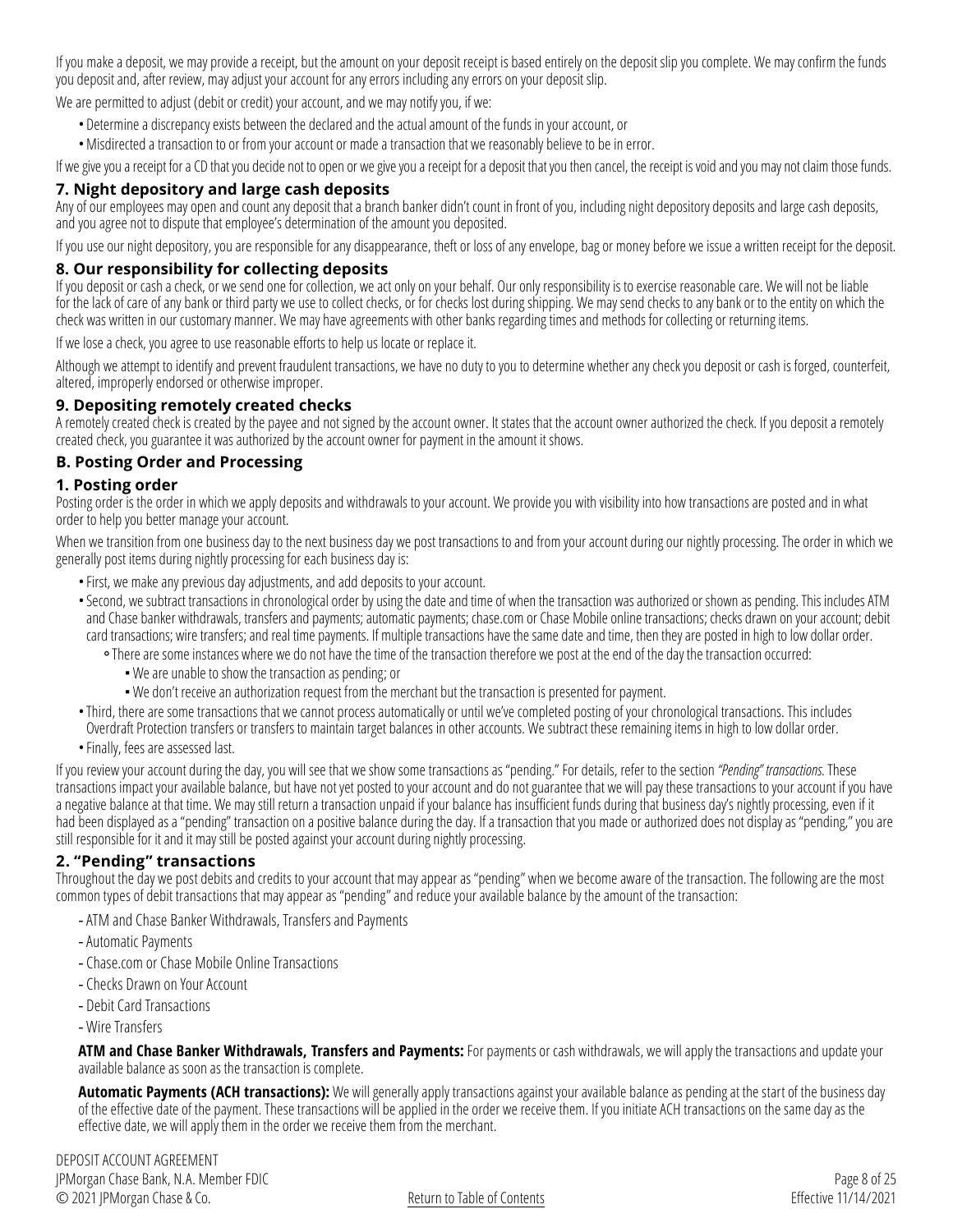**[Chase.com](https://www.Chase.com) or Chase Mobile Online Transactions:** For any payment or transfer, once you approve the transaction, we'll apply it to your account. For recurring or future dated payments, it is applied on the effective "send on" date.

**Checks Drawn on Your Account:** When cashed or deposited at a Chase ATM, branch, or online will be pending on your account at the time the item was cashed or deposited. Checks that are deposited at other banks will show as pending throughout the day as the other banks submit the item to us for payment. If the amount of the check identified in the notice exceeds your balance at the time we receive the notice, we may notify the other bank of that fact.

**Debit Card Transactions:** For more information on debit card transactions refer to the section *[Important Information and Agreements About Your Card](#page-10-0)*.

**Wire Transfers:** Once we've begun processing the wire transfer and completed all of our internal reviews, we will apply the transaction to your account and update your available balance on the transfer's effective date.

While we make every effort to place transactions in a pending status on your account during the day, transactions may be unable to be displayed as pending before they are posted to your account. How these items are posted when they are completed and no longer display as pending is based on the posting order. Fees are applied against the account based on how items are posted. For details, refer to the section *[Posting Order](#page-7-4)*.

#### <span id="page-8-0"></span>**C. Overdrafts, Fees and Overdraft Protection**

#### <span id="page-8-1"></span>**1. Paying items presented against insufficient funds**

We may pay or decline to pay any item when it is presented if your available balance is less than the amount of that item plus all other items received but not yet paid. We will decline any requested ATM withdrawal unless your available balance at the time is equal to or more than the amount of the requested withdrawal. We look at your available balance only once when the item is presented (or presented again at a later time such as a check or ACH) to us to decide if you have enough funds to pay the item.

We pay overdrafts at our discretion, which means we do not guarantee that we will always authorize or pay any type of transaction. Even if we've paid overdraft items before, we are not required to do it in the future.

Special rules for everyday debit card transactions, overdraft and fees for these transactions, are described in the *[Electronic Funds Transfer Service Terms](#page-9-0)*. Withdrawals and debits at ATMs or with merchants may be subject to additional limitation described in the Additional Banking Services and Fees.

#### <span id="page-8-2"></span>**2. Your responsibility to repay overdrafts**

You must immediately pay the amount of any overdraft along with any fees that apply. We may report you to consumer reporting agencies, close your account, or both. This could affect your ability to open accounts with us or other banks in the future. For certain business accounts, if you don't immediately pay the amount of overdraft, you may also be charged additional fees or interest during nightly processing.

You authorize us to use the money from any subsequent deposits to your account (including but not limited to a direct deposit of Social Security or any other state or federal benefit payment) to pay any overdraft and resulting fees in that account. The repayment of any overdraft or resulting fee from any other account is outlined in the section *Setoff and Security Interest*. For deposits you have authorized, you understand and agree that if you don't want your benefits applied in this way, you may change your direct deposit instructions at any time with the person or organization paying the benefits.

You agree to pay all costs and expenses we incur in collecting any overdraft. We may still pursue collection of the amount you owe (including suing you) after it is charged off.

It's your responsibility to avoid overdrawing your account.

#### <span id="page-8-3"></span>**3. Overdraft Fees**

We will charge an Insufficient Funds Fee during nightly processing for any paid item posted on a business day when your account is overdrawn. If we return an item, we will not charge a fee. We will charge an Insufficient Funds Fee for an item that may have been previously returned unpaid if it is later paid against an overdrawn balance. Special rules for everyday debit card transactions are described in the *[Electronic Funds Transfer Service Terms](#page-9-0)*.

Refer to your product information and Fee Schedule for information about what fees apply and how fees are calculated for your account. We may limit the number of Insufficient Funds Fees we charge for a business day. For business accounts, we may charge interest on any amount you are overdrawn that you haven't repaid promptly.

#### <span id="page-8-4"></span>**4. Overdraft Protection**

Overdraft Protection allows you to link one of your accounts as your backup account to your checking account to help pay an overdraft. If your checking account does not have enough money, we will use the available funds from your backup account to authorize or pay transactions.

**Establishing or Canceling Overdraft Protection:** Any owner of both a qualifying checking account and the backup account may enroll in Overdraft Protection without the consent of other owners and both accounts must share at least one owner to maintain Overdraft Protection. Any owner of the checking account or the backup account may cancel Overdraft Protection (by terminating the service or closing the account) without the consent of other owners. A backup account can provide Overdraft Protection for more than one checking account, but a checking account can have only one backup account. A personal checking account may be linked to a Chase personal savings account; and a business checking account may be linked to a Chase business savings account or a business line of credit in good standing. We may cancel your Overdraft Protection service at any time. Your request to add or cancel Overdraft Protection will become effective within a reasonable time after approval.

**Transfers:** We will make one Overdraft Protection transfer per business day that will appear on your statement for both accounts. If you have enough available funds in your backup account, we will automatically transfer enough to bring your checking account balance to zero. If you do not have enough available funds in your backup account to bring your checking account balance to zero, but you have enough available funds to pay one or more transactions and/or your previous day's negative balance, we will transfer that amount. If the amount transferred does not bring your checking account balance to zero, your checking account will become overdrawn and you may be charged Insufficient Funds Fees. If we authorize your transaction, we will leave the funds in your backup account until we pay the transaction, which may take several days. However, if you use those funds before the transaction is paid there will not be available funds to make the transfer and your checking account may become overdrawn and charged an Insufficient Funds Fee. The available balance for a savings account is determined at the time that we authorize a transaction or at the end of business day processing. The available balance for a business line of credit is determined at the end of the previous business day processing. We are not required to notify you if funds from the backup account cannot be transferred for Overdraft Protection (for example if the account is dormant, purged, restricted or not in good standing). Refer to the section *[Restricting Your Account; Blocking or Delaying Transactions](#page-20-2)* for additional information.

Overdraft Protection transfers may result in Savings Withdrawal Limit Fees. See the*[Savings Withdrawal Limit Fee](#page-18-3)* section for more information.

DEPOSIT ACCOUNT AGREEMENT JPMorgan Chase Bank, N.A. Member FDIC © 2021 JPMorgan Chase & Co.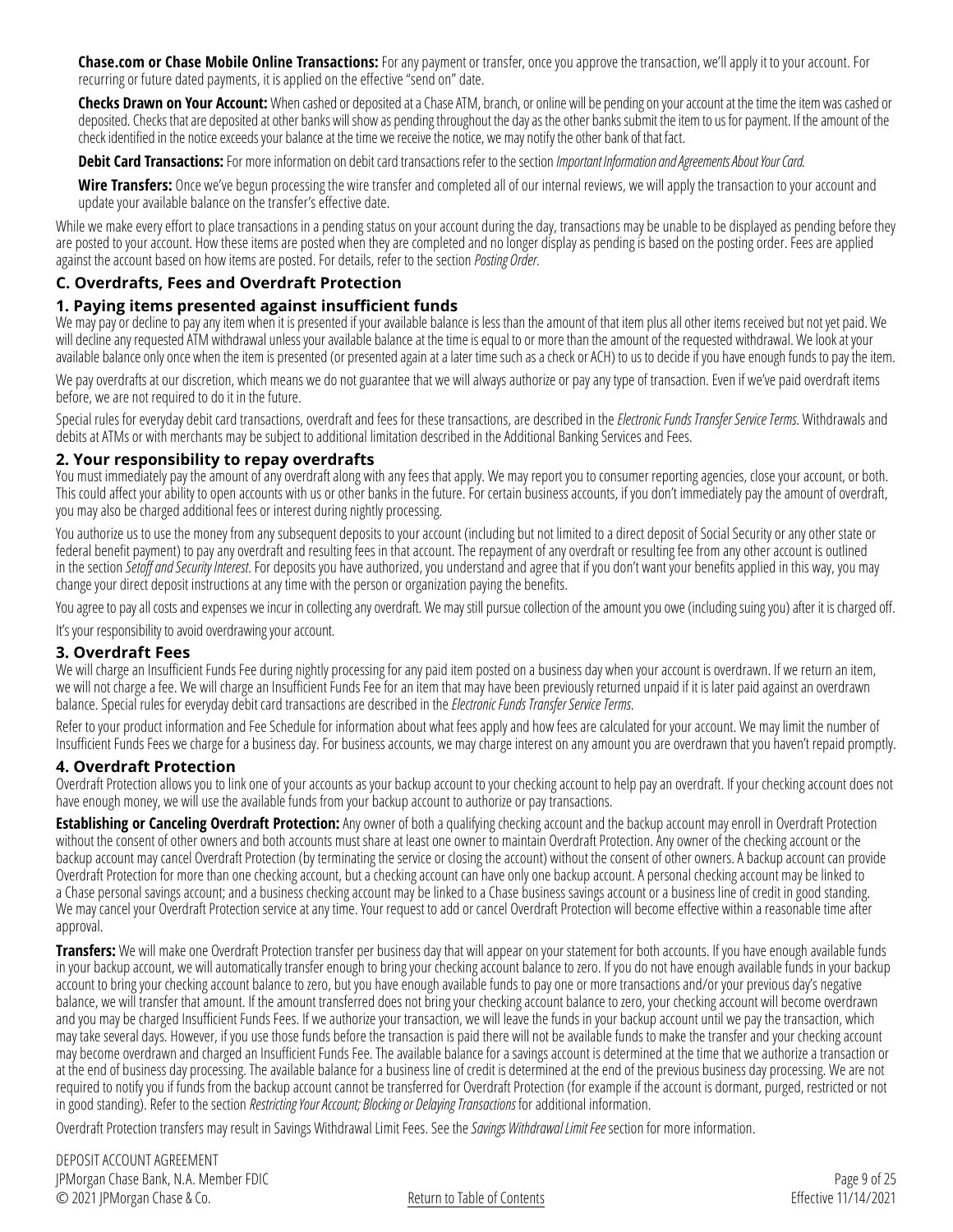#### <span id="page-9-0"></span>**D. Electronic Funds Transfer Service Terms; Payments, Deposits and Transfers You Make or Receive by Electronic Methods**

We provide a variety of electronic funds transfer (EFT) services for deposit accounts. These include payments, deposits and transfers that you make or receive by electronic methods, such as with your card, telephone, or [chase.com](https://www.chase.com).

#### <span id="page-9-1"></span>**1. Types of EFT services**

#### **a. Debit and ATM cards**

As a condition of opening certain accounts, you agree that we may automatically issue you a Chase debit or ATM card. However, activating your card is not required to keep your account open. We may deactivate any temporary ATM card when you activate your debit card.

You can use your card as follows:

#### **At ATMs to:**

- •Withdraw cash;
- •Transfer money;
- Check your balances;
- Deposit cash or checks;\*
- •Make payments to qualifying Chase credit cards and loans;\*
- •Obtain a copy of recent account activity.\*

Services marked with an asterisk (\*) are available only at Chase ATMs, and all services may not be available at all Chase ATMs.

When you use a Chase ATM, you will have access to all of your personal checking, savings and credit card accounts, regardless of whether the accounts are linked to your card. When linking multiple accounts to your card, one checking account and one savings account will be designated as primary. We also offer cards with limited functions for your deposit accounts, such as deposit-only business cards that can be linked to a checking or savings account. Subject to the limited functions provided for each card, limited-function cards are also considered "cards" under this agreement.

You can use a non-Chase ATM only if it is in a participating network. Your primary checking and savings accounts will be accessible on that network, and your other linked accounts may be accessible. Outside the U.S., only your primary checking account is usually accessible. We may charge a Non-Chase ATM Fee, and the ATM owner/network may also charge a fee. Any of these fees may be charged for any activity, including withdrawals, balance inquiries and transfers. We generally waive the Non-Chase ATM Fee for a balance inquiry or transfer if it is made in connection with a withdrawal at the same non-Chase ATM at the same time with the same card. On some accounts, we will refund ATM fees charged by the ATM owner/network; however, some ATM owners/networks do not identify these fees in the information they send to us and, as a result, we may not automatically refund the fee. If for any reason the refund is not processed, please contact us. If you choose to convert an international transaction to U.S. dollars at either an ATM or on a purchase, foreign currency commissions and fees included in the exchange rate charged by third parties are excluded from Chase reimbursements.

#### **You can use your debit card (but not your ATM card):**

#### **At participating merchants to:**

- Purchase goods and services. Purchases are subtracted from your primary checking account. If you have arranged with your merchant to make recurring payments, you must notify the merchant if your card number or expiration date has changed or your debit card is closed. We may also provide the merchant or the participating network your new account number and expiration date.
- •Withdraw cash while making a purchase using your PIN if the merchant permits the cash-back option.
- •Send or receive payments from another person, or receive payments from a business by providing your card number to third-party payment services.

#### **At participating financial institutions to:**

•Withdraw funds at a teller. Withdrawals are subtracted from your primary checking account. You will be charged a Non-ATM Cash Fee.

#### **b. Electronic transfers using your account number**

You may authorize a third party to transfer funds to or from your account by providing your account number and your routing number. These transfers may use various payment networks and may take various forms, such as:

- •Employer payroll, government benefits or other direct deposits;
- •One-time or recurring charges to your account to a utility payment or to pay other bills; or
- •A "check conversion" transfer, where a merchant or other payee creates an electronic transfer from your paper check. The merchant may keep your check or return it to you.

#### **c. Online banking and Chase Mobile**

You may use [chase.com](https://www.chase.com) or Chase Mobile to view your account information, make deposits (Chase Mobile only), transfer funds between your Chase accounts, pay qualifying Chase loans or credit cards, or make payments from your account to third parties. Enroll for these services on [chase.com](https://www.chase.com) or by downloading the Chase Mobile app for select mobile devices. You must agree to the additional disclosures and specific terms for using these services when you enroll.

#### **d. Telephone banking**

You may use our automated customer service system or speak to us to get your account information, transfer funds between your accounts with us, or pay qualifying Chase loans or credit cards. You must have a valid deposit or loan account and a valid password or PIN to use the automated system. Business account owners may also use a valid Taxpayer Identification Number (TIN).

#### **e. Transfers for Overdraft Protection**

Transfers to and from your accounts for Overdraft Protection are also EFTs and subject to these terms.

DEPOSIT ACCOUNT AGREEMENT JPMorgan Chase Bank, N.A. Member FDIC © 2021 JPMorgan Chase & Co.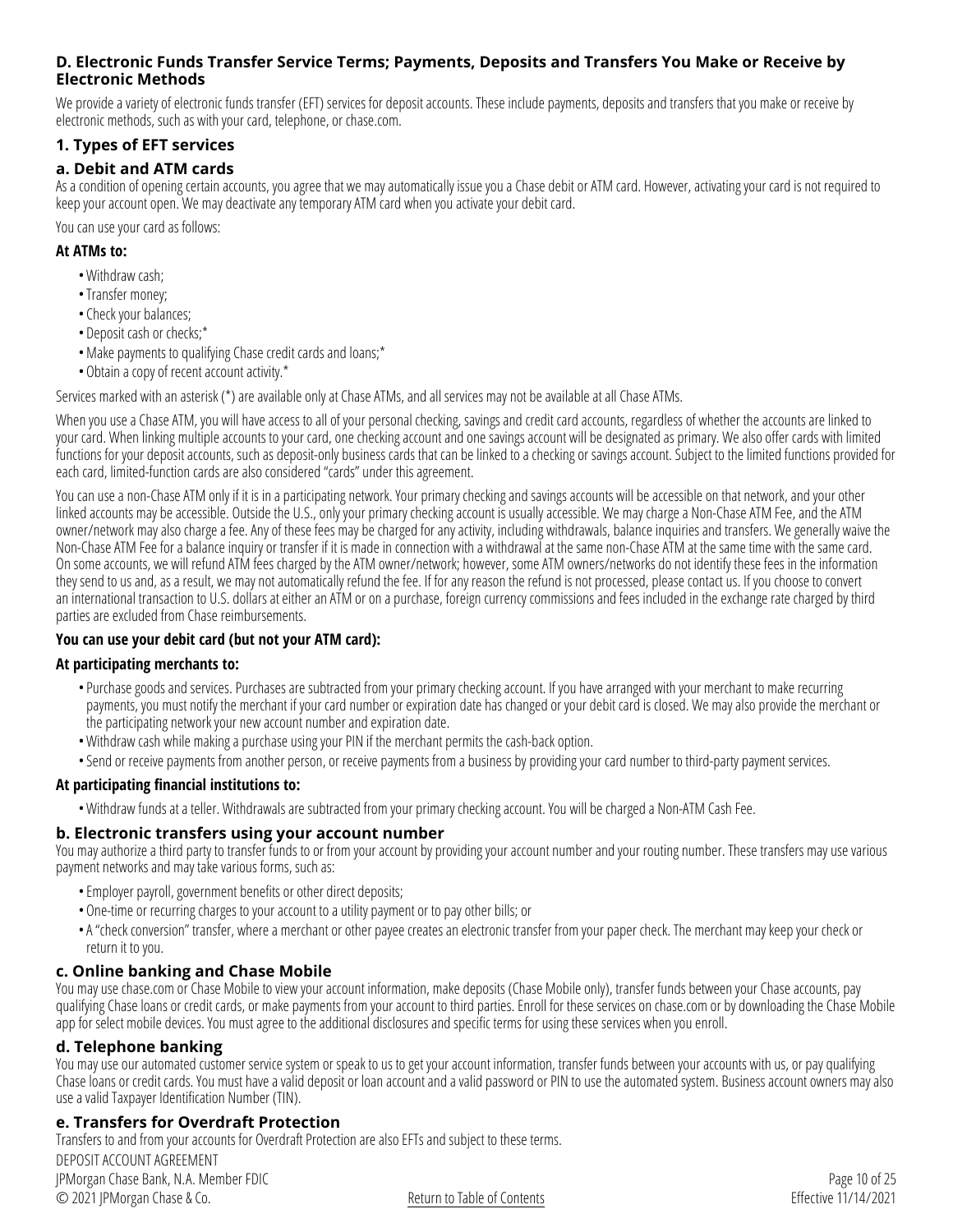#### <span id="page-10-0"></span>**2. Important information and agreements about your card**

#### **a. Authorizations and holds**

Most merchants ask us to authorize your purchase. When we give authorization to a merchant, we will reserve or place a hold on your available balance, generally for three business days, for the amount of the authorization. There may be delays of several days between the authorization and the date the transaction is presented for payment, and your transaction may post to your account after the authorization hold has lifted.

We may authorize or refuse to authorize a transaction based on a different amount than the authorization request, because some merchants request authorization for an amount that is unrelated to the actual amount of the purchase (such as self-service fuel).

For some types of purchases we may place a hold for a longer period. There are times—for example, at restaurants, hotels or car rental agencies—that merchants won't know the exact amount of your purchase when they request the authorization. If the authorization is more or less than your actual purchase amount, the hold may remain for a day or two even after your purchase amount has been subtracted from your available balance. We will pay the purchase amount from your balance whenever the merchant sends it to us, even if the hold has expired.

#### **b. Overdrafts with your card**

For personal accounts, unless you have notified us that you DO want us to pay debit card overdrafts at our discretion, we generally won't authorize an everyday debit card transaction if your available balance isn't enough to pay that transaction, and we will not charge an Insufficient Funds Fee. For business accounts, if you have notified us NOT to pay overdrafts we generally won't authorize a debit card transaction if your available balance isn't enough to pay that transaction, and we will not charge an Insufficient Funds Fee.

When we give authorization to a merchant for your purchase, your available balance will decrease. But the authorization will not prevent certain items, such as ACH transactions and checks, from posting to your account, which can leave your account without enough funds. To avoid Insufficient Fund Fees, be sure to keep enough funds in your account to avoid overdrawing your account, including enough funds for previously authorized debit card transactions not yet posted to your account.

We rely on transaction coding sent to us by the merchant or other third party to determine whether the transaction is everyday or recurring, which affects whether or not we would authorize these transactions at our discretion and whether we can assess you Insufficient Funds Fees. If any other transaction overdraws your account, we will assess fees described in the sections *[Overdrafts, Fees and Overdraft Protection](#page-8-0), [Posting Order and Processing,](#page-7-3)* and the Fee Schedule.

#### **c. Canceling your card**

We may cancel your card at any time without notice. You may cancel your card by calling us. If you do, please destroy it.

#### **d. Our right to refuse transactions**

We can refuse to authorize any transaction when your card has been reported lost or stolen or when we reasonably believe there may be fraudulent, suspicious or illegal activity. If you lock your card, we will stop authorizing everyday debit card transactions and ATM withdrawals but may still authorize recurring debit card transactions. Any card we issue to you will be unlocked when you activate it.

#### **e. Foreign exchange transactions**

The exchange rate applied to card transactions that occur in a different currency will be selected by the network that processes the transaction. The network will select from the range of rates available in wholesale currency markets or a rate mandated by the government that issues or controls the currency in that country on the date it processes the transaction. The processing date on which the exchange rate is applied may differ from the date you used your card. When the card transaction is posted to your account, we will charge a Foreign Exchange Rate Adjustment Fee on the card transaction amount after conversion to U.S. dollars.

The exchange rate we use may include a spread, commissions or other costs that we, our affiliates or vendors charge in providing foreign exchange to you. The exchange rate may vary among customers depending on your relationship, products with us, or the type of transaction being conducted, the dollar amount, type of currency, and the date and the time of the exchange. You should expect that these rates will be less favorable than rates quoted online or in publications.

#### **f. Debit or credit prompts at terminals**

If a merchant asks "Debit or Credit?" when you make a purchase, you can choose either one and your purchase will be subtracted from your primary checking account.

- •If you select Debit, you must also enter your PIN.
- •If you select Credit, you may have to provide a signature except for some smaller amounts and when paying for self-service fuel.

#### **g. ATM safety and safeguarding your account information**

Be safe at ATMs. Some ATM locations are recorded by a surveillance camera or cameras. We advise you to be aware of your surroundings before, during and after any ATM use. Here are some additional tips:

- Choose an ATM that is well lit.
- Don't use an ATM that looks unusual or altered.
- During the hours of darkness, consider having someone accompany you to the ATM.
- •If you suspect the ATM isn't working properly or if you notice anything suspicious, cancel the transaction and find another machine.
- •When using a Chase ATM with a separate entry door, you should close the door completely upon entering and should not permit entrance to any unknown person after regular banking hours.
- •If you need emergency assistance as a result of criminal activity or medical emergency, contact 911.
- •At a walk-up ATM, minimize transaction time by having your card ready to use. At a drive-up ATM, keep your car engine running and lock your doors.
- •Stand between the ATM and anyone waiting to use the machine or cover your hand so others can't see your PIN or the transaction amount.
- •As soon as your transaction is complete, remove your card from the ATM, and then put away your money, receipt, and card.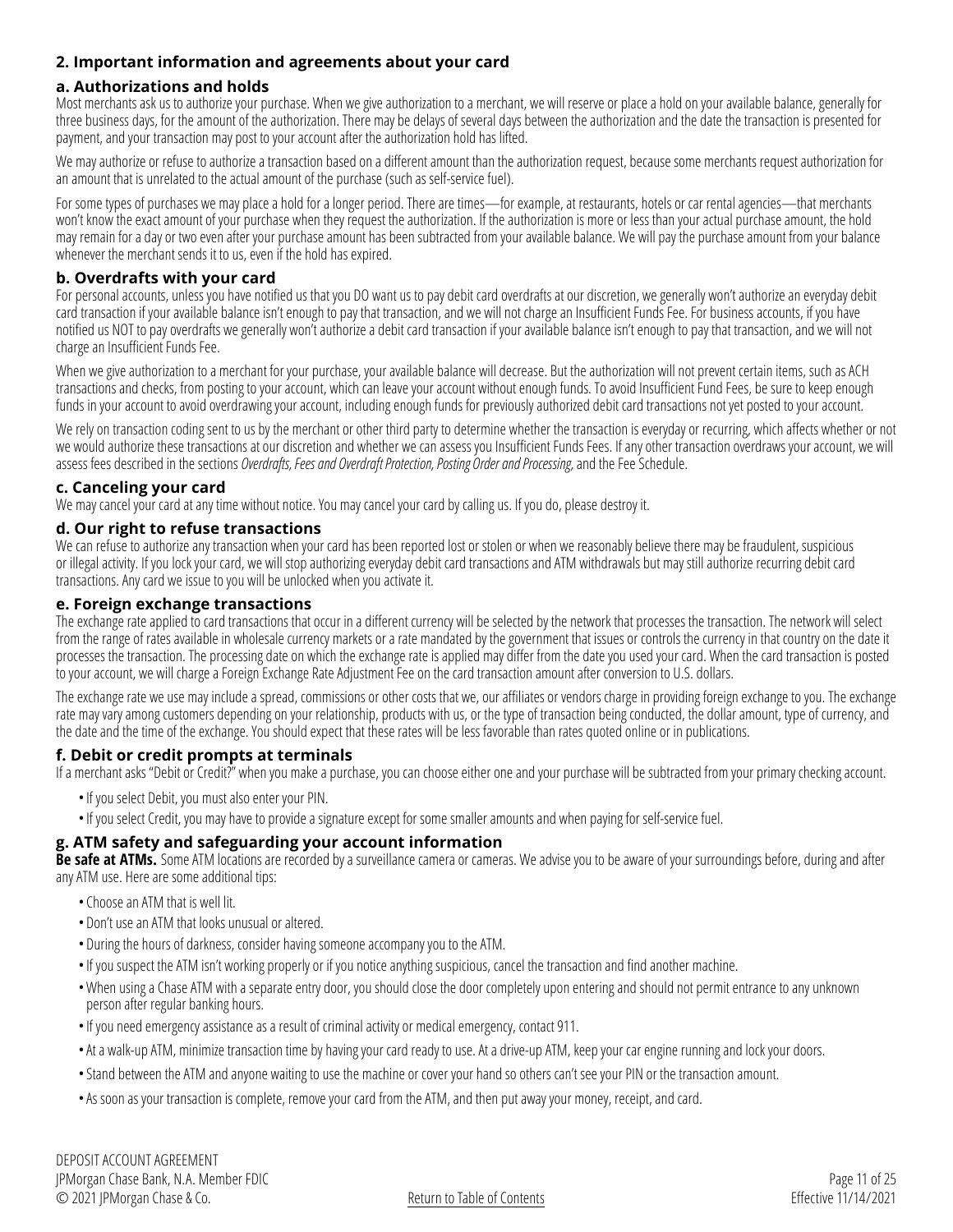- Contact the police or a security officer if you see any suspicious activity at the ATM. If you think you're being followed, go to a heavily populated, well lighted area, and immediately contact the police.
- Complaints concerning security at New York Chase ATMs should be reported to the Chase Security Department at 1-800-900-0001 or the New York State Department of Financial Services at 1-888-697-2861.

**Keep your PIN confidential.** Never give your PIN to anyone, and don't write it down. In addition, to keep your card information safe:

- Use a PIN that others can't easily figure out.
- •To change your PIN (or if you forget your PIN), request a new PIN at [chase.com](https://www.chase.com), call us or visit any Chase branch.

#### **Protect your debit card or ATM card as you would a credit card or cash.**

**Notify us immediately if your card is lost or stolen,** or if you discover any other error. The sooner you report a problem, the sooner we can take precautions to ensure your card isn't misused.

#### <span id="page-11-0"></span>**3. Daily dollar limits on ATM withdrawals and card purchases**

To protect your balance, we place daily dollar limits on ATM withdrawals and card purchases, even if your available balance is higher than the daily limit. Your limits are contained in the product information you received when you opened your account.

#### However, we may:

- •Allow transactions that exceed your limits.
- •Temporarily reduce your limits without notice, for security purposes.
- Change your limits (we'll notify you if we do).

Your card will be restricted if we consider your account to be inactive or dormant.

#### <span id="page-11-1"></span>**4. Receipts and statements**

You can receive or have the option to receive a receipt at ATMs, from a banker at a branch, online through [chase.com,](https://www.chase.com) and at merchant locations each time you make a transaction. However, for certain small dollar transactions at merchant locations, you may not receive a receipt.

See *[Statements and notices](#page-17-3)* for information about periodic statements.

To confirm that you have received a direct deposit, review your balance and recent transactions through [chase.com,](https://www.chase.com) Chase Mobile, at an ATM, or call us.

#### <span id="page-11-2"></span>**5. In case of errors or questions about your electronic funds transfers**

If you think your statement is wrong, or if you need more information about a transaction listed on it, see the *[How to Contact Us](#page-0-0)* section.

#### **For personal accounts only, the following procedures apply:**

We must hear from you NO LATER than 60 days after we sent you the FIRST statement on which the error appeared. Please provide us with the following:

- •Your name and account number;
- •A description of the error or the transaction you are unsure about, and why you think it is an error or want more information; and
- •The amount of the suspected error.

We will determine whether an error occurred within 10 business days after we hear from you and will correct any error promptly. However, if we need more time, we may take up to 45 days to investigate your complaint or question. If we do this, we will credit your account within 10 business days for the amount you think is in error, so that you will have the use of the money during the time it takes us to complete our investigation. If your first account deposit is less than 30 days before the date of the suspected error, the 10-business-day period is extended to 20 business days. If your first account deposit is less than 30 days before the date of the suspected error or the transaction occurred at a point-of-sale location or outside the U.S., the 45-day period is extended to 90 days.

If you call us, we may require that you send us your complaint or question in writing within 10 business days. If we do not receive it within 10 business days, we may not credit your account.

We will tell you the results within three business days after completing our investigation. If we decide that there was no error, we will send you a written explanation. You may ask for copies of the documents that we used in our investigation.

For business accounts, our practice is to follow the procedures described above, but we are not legally required to do so. For example, we are not required to give provisional credit, or to finalize the claim during the periods stated above. We require you to notify us no later than 30 days after we sent you the first statement on which the error appeared. We may require you to provide us with a written statement that the disputed transaction was unauthorized.

#### <span id="page-11-3"></span>**6. Our liability for failure to complete transactions**

If we do not complete a transaction from your personal account on time or in the correct amount, we will be liable for your losses or damages. However, we are not liable for any failed transaction if you do not have enough money in your balance to cover a transaction, if the ATM or device does not have enough cash or is not working properly, if circumstances beyond our control prevent the transaction, if the merchant requests authorization for an amount greater than the purchase amount, or if there are other exceptions stated in this agreement or as provided by law. We are not liable for failure to complete a transaction on a business account if we send you notice that the transaction was not completed.

#### <span id="page-11-4"></span>**7. Preauthorized (recurring) transfers and stop payments**

You may use your account or debit card to make recurring payments. If these recurring payments vary in amount, the payee will tell you the amount and date of the next payment at least 10 days before the payment due date. You may choose to get this notice from your payee only when the payment would differ by more than a certain amount from the previous payment or when the amount would fall outside certain limits that you set.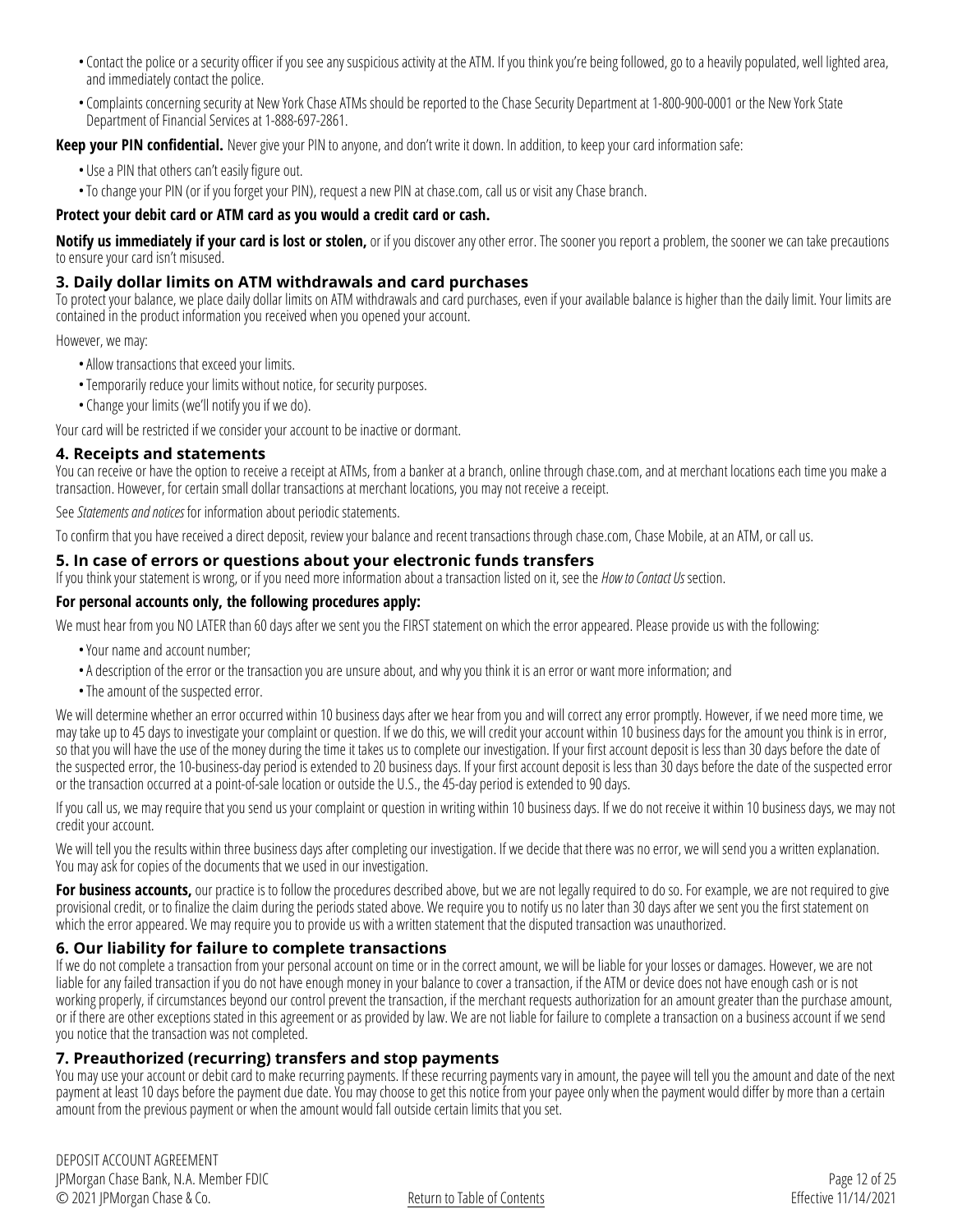You can stop some payments before the scheduled payment date in the following ways:

- 1. If you provided your card number for the recurring transfer, you must contact us by telephone or at the branch and give us the exact card number. We will close the card and you can replace it with a new card and card number upon request.
- 2. If you provided your account number and routing number for ACH direct debits to your account (both recurring and one-time payments), you must contact us by telephone or at the branch and give us your account number and the exact name of the payee. We will also need the exact amount of the payment, a range of amounts or an instruction to block all payments from the named payee. We will charge a Stop Payment Fee. We are not responsible for stopping payment on ACH transactions if you do not provide this information or if you provide inconsistent information. We may refuse a payment to a payee with a similar name that we believe to be the same payee; however, we are not liable if we don't refuse the payment. If you see a "pending" payment for a different amount or for a different payee than the stop payment you placed, contact us before the end of the business day so we can try to refuse payment. We may send you a written confirmation of your stop payment. We may rely on the information in the confirmation unless you notify us immediately of any errors. We may stop multiple transactions that have the amount and exact payee name you provided unless you cancel your stop payment request.

For personal accounts, your ACH stop payment is effective until we have determined that the ACH transaction is no longer occurring, or for 18 months, whichever is longer.

For business accounts, your ACH stop payment will either be effective:

- Until we have determined that the ACH transaction is no longer occurring, or for 18 months, whichever is longer, or
- •One calendar year with automatic renewal annually for up to six additional years. We will list scheduled renewals on your business account statement 60 to 90 days in advance. The stop payment will be renewed, and you will be charged a Stop Payment Automatic Renewal Fee, unless you notify us not to renew by following the instructions in the statement.

3. If you set up your recurring or one-time bill payments or transfers through [chase.com](https://www.chase.com) or Chase Mobile, you can use that service to cancel pending and future payments.

4. If you previously set up recurring account transfers in the branch, you can only cancel those pending and future transfers in the branch.

We will generally process a stop payment request as soon as we receive it. If you place a stop payment three or more business days before the transfer is scheduled, and we still pay, we will be responsible for your losses or damages.

For business accounts, you can enroll in ACH Debit Block on [chase.com](https://www.chase.com) to block and return ACH debit transactions. The terms of the service are governed by the Fraud Protection Services Agreement.

#### <span id="page-12-0"></span>**8. Disclosure of account information to third parties**

Information about your account or the transactions you made will be disclosed to third parties:

- •As necessary to complete transactions;
- •In connection with the investigation of any claim you initiate;
- •To comply with government agency, arbitration or court orders (including subpoenas);
- •With your written permission;
- •As permitted by our Privacy Notice.

#### <span id="page-12-1"></span>**9. Notice of your rights and liabilities**

#### **For personal accounts only:**

Tell us AT ONCE if you believe your card, PIN or code has been lost or stolen. Calling us is the best and fastest way of keeping your possible losses to a minimum.

If you tell us within two business days, you can lose no more than \$50 if someone used your card, PIN or code without your permission. If you do NOT tell us within two business days after you learn of the loss or theft of your card, PIN or code and we can prove we could have stopped unauthorized transactions if you had told us, you could lose as much as \$500. If your statement shows electronic funds transfers that you did not make, tell us right away. If you do not tell us within 60 days after the statement was sent or otherwise made available to you, you may not get back any money you lost after the 60 days if we can prove that we could have prevented the transactions if you had told us in time. If a good reason (such as a long trip or a hospital stay) kept you from telling us, let us know. We will extend the time periods.

#### **For business accounts only, you agree:**

- •To assist us in the investigation of claims for unauthorized transactions and related prosecution by completing the appropriate statements and reports reasonably requested by us;
- •To notify us promptly in writing if any user of a card is no longer employed by you or authorized to conduct business on your behalf;
- That by allowing anyone to use your card, or by failing to exercise ordinary care (such as storing your PIN with your card or selecting your birthday as your PIN), you will be responsible for all authorized and unauthorized transactions;
- •That all of the provisions of the Deposit Account Agreement, including liability limitations and the requirement that you give us notice of unauthorized items within 30 days, apply to your EFT services.

#### **Special Provisions for Card Transactions (Zero Liability Protection) for personal and business accounts:**

You are not liable for any unauthorized card transactions if you notify us promptly.

However, these special provisions do not apply where you were grossly negligent or fraudulent in the handling of your account or card, where you have given someone else your card, card number or PIN, or where you delay reporting unauthorized transactions for more than 60 days (30 days for business accounts).

#### <span id="page-12-2"></span>**10. Fees**

Fees for all EFT services are disclosed in our Fee Schedule and product information.

DEPOSIT ACCOUNT AGREEMENT JPMorgan Chase Bank, N.A. Member FDIC © 2021 JPMorgan Chase & Co.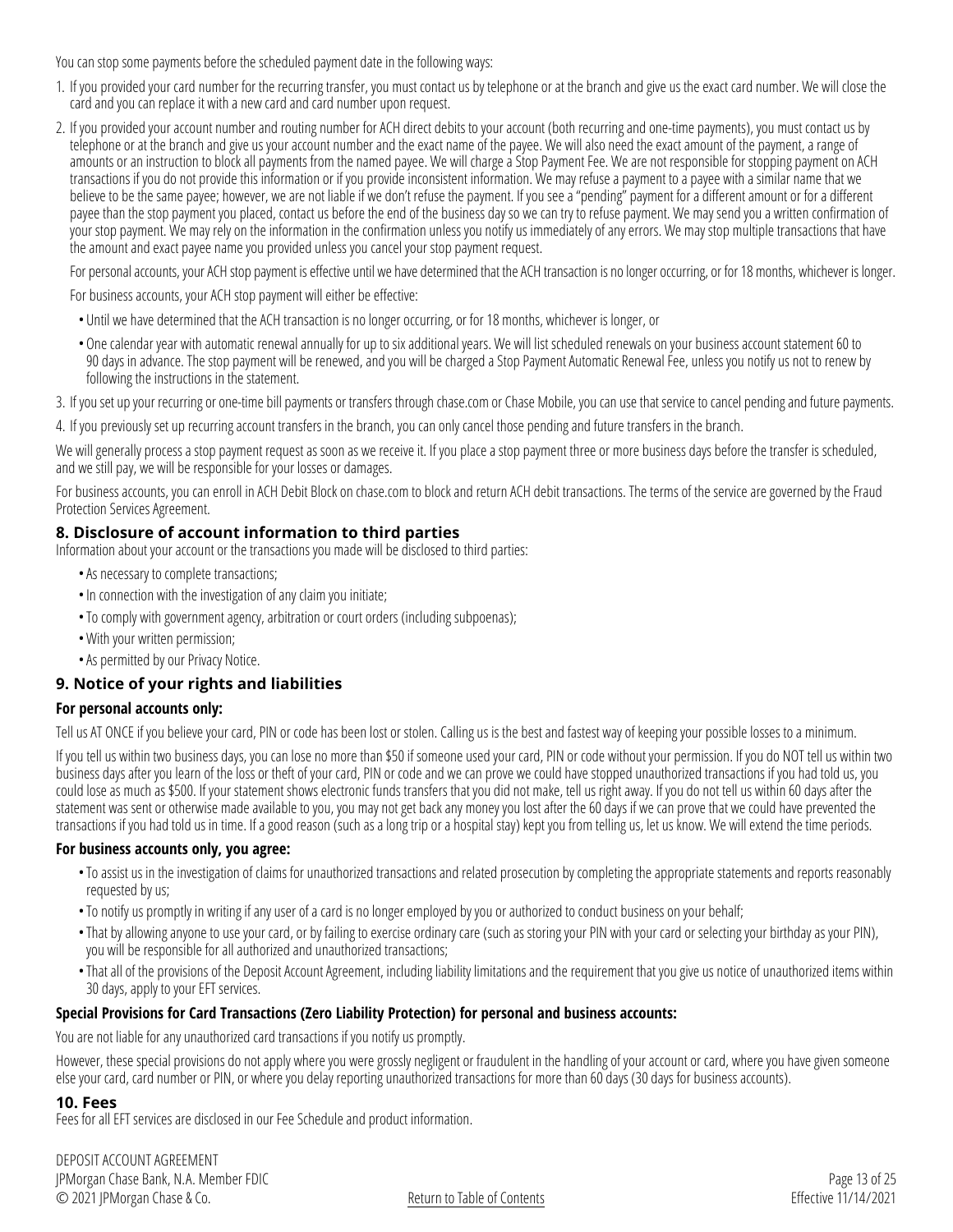#### <span id="page-13-0"></span>**11. Services not covered by this part; separate agreements**

For personal accounts, EFT services described in the *[Electronic Funds Transfer Service Terms](#page-9-0)* do not include wire transfers and any transactions that are not covered by Consumer Financial Protection Bureau Regulation E.

For business accounts, wire transfers and other services not specifically described in the *[Electronic Funds Transfer Service Terms](#page-9-0)* are governed generally by the Deposit Account Agreement or by separate agreements.

We may offer additional EFT services besides those described in the *[Electronic Funds Transfer Service Terms](#page-9-0)* that have separate agreements and disclosures.

#### <span id="page-13-1"></span>**E. Other Ways to Use Your Money**

#### **1. When you can withdraw funds you've deposited**

Generally, for checking and savings accounts, you may withdraw funds the next business day after the business day you deposit them. But in some cases you may not. Please see the *Funds Availability Policy* for details.

If funds from a deposit become available and you can withdraw them, that does not mean the check or other item you've deposited is authorized, is "good," has "cleared," or has been paid by the paying bank. It's also possible that the check will be returned months after we've made the funds available to you and you've withdrawn them. No one, including our employees, can guarantee to you that a check will not be returned.

#### <span id="page-13-2"></span>**2. Withdrawals and transfers from your account**

We may subtract from your available balance the amount of any check or other item that we receive throughout the day that you or any person you authorize created or approved. We may require you or any person you authorize to provide us with identification, documentation or information that's acceptable to us before allowing the transaction. If check writing is not an available feature of your account, we will not issue you checks, and you are not permitted to write checks drawn on your account. We will not pay checks if you attempt to do so.

#### <span id="page-13-3"></span>**3. Autosave feature**

You can set up automatic transfers from your checking account to your other accounts. Use the Chase Mobile app or [chase.com](https://www.chase.com) to set up, review, change or cancel your transfers.

We will not be liable to you for our failure to transfer funds under any Autosave feature that you select, for any reason, including system outages or defects. In particular, we will not be liable for any interest, gains or dividends you might have earned or not earned in any account as a result of your use of Autosave.

#### <span id="page-13-4"></span>**4. Transactions in a foreign currency**

Any transaction we conduct for you in a foreign currency, such as sending or receiving a wire transfer to or from another country, depositing a foreign check, or exchanging foreign currency in our branches, will use an exchange rate. Currency exchange is only available at a limited number of branches and in certain currencies. The foreign exchange rates we use are determined by us in our sole discretion. The exchange rate we use will include a spread and may include commissions or other costs that we, our affiliates, or our vendors may charge in providing foreign currency exchange to you. The exchange rate may vary among customers depending on your relationship, products with us, or the type of transaction being conducted, the dollar amount, type of currency, and the date and time of the exchange, and whether the transaction is a debit or credit to your account. You should expect that these rates will be less favorable than rates quoted online or in publications.

We are not required to accept for deposit checks that are drawn on a non-U.S. bank or payable in a foreign currency. We may accept those checks on a collection basis without your specific instruction to do so. We can reverse any amount we've added to your balance and send the check on a collection basis even after we've taken physical possession of the check. Our Funds Availability Policy does not apply to any foreign check, whether we accept it for deposit or on a collection basis. The actual amount you receive for checks payable in a foreign currency will be determined at the exchange rate for such items that's in effect when we're paid for the check. If a check is returned later for any reason, we will subtract the amount of the check and any charges from other banks from your balance. We will use the applicable exchange rate in effect at the time of the return, which may be different from the exchange rate originally used for the deposit.

#### <span id="page-13-5"></span>**5. Large cash withdrawals**

We may place reasonable restrictions on when and how you make any large cash withdrawal. We may also require that you sign a document releasing us from any liability if you are robbed or assaulted. We may refuse the withdrawal request if you do not agree with these conditions.

#### <span id="page-13-6"></span>**6. Stop payments on a check**

If you request us to stop payment on a check, we will charge either a Stop Payment Fee or an Online or Automated Phone Stop Payment Fee depending on how you request your stop payment. However, the stop payment will not be effective if we have already certified, paid or otherwise become responsible for the check. For example, we can't stop payment on a check we've already cashed or a deposited check where the funds have already been withdrawn. Refer to the *[Electronic Funds Transfer Service Terms](#page-9-0)* for how to place a stop payment on recurring electronic payments.

You may request a stop payment by calling us, in person, or through [chase.com](https://www.chase.com) or Chase Mobile. We use automated systems to identify items, so we need specific information to process the request. In order for us to identify the item, you must give us the account number on which the check is drawn and either:

- •The exact check number or a range of check numbers,
- •The payee name and the exact amount of the check, or
- •The payee name and range of amounts of the check.

We are not responsible for stopping payment on checks if you do not provide this information or if you provide inconsistent information. We may refuse a payment to a payee with a similar name that we believe to be the same payee; however, we are not liable if we don't refuse the payment. We may send you a written confirmation of your stop payment. We may rely on the information in the confirmation unless you notify us immediately of any errors. When the stop payment order expires, we may pay the item and have no duty to notify you.

For personal accounts, your stop payment request lasts for one year even if the check is presented more than once unless you cancel your stop payment request. However, you may place a new stop payment order, which will be effective for one calendar year from the day you place the additional order. An additional fee will be charged.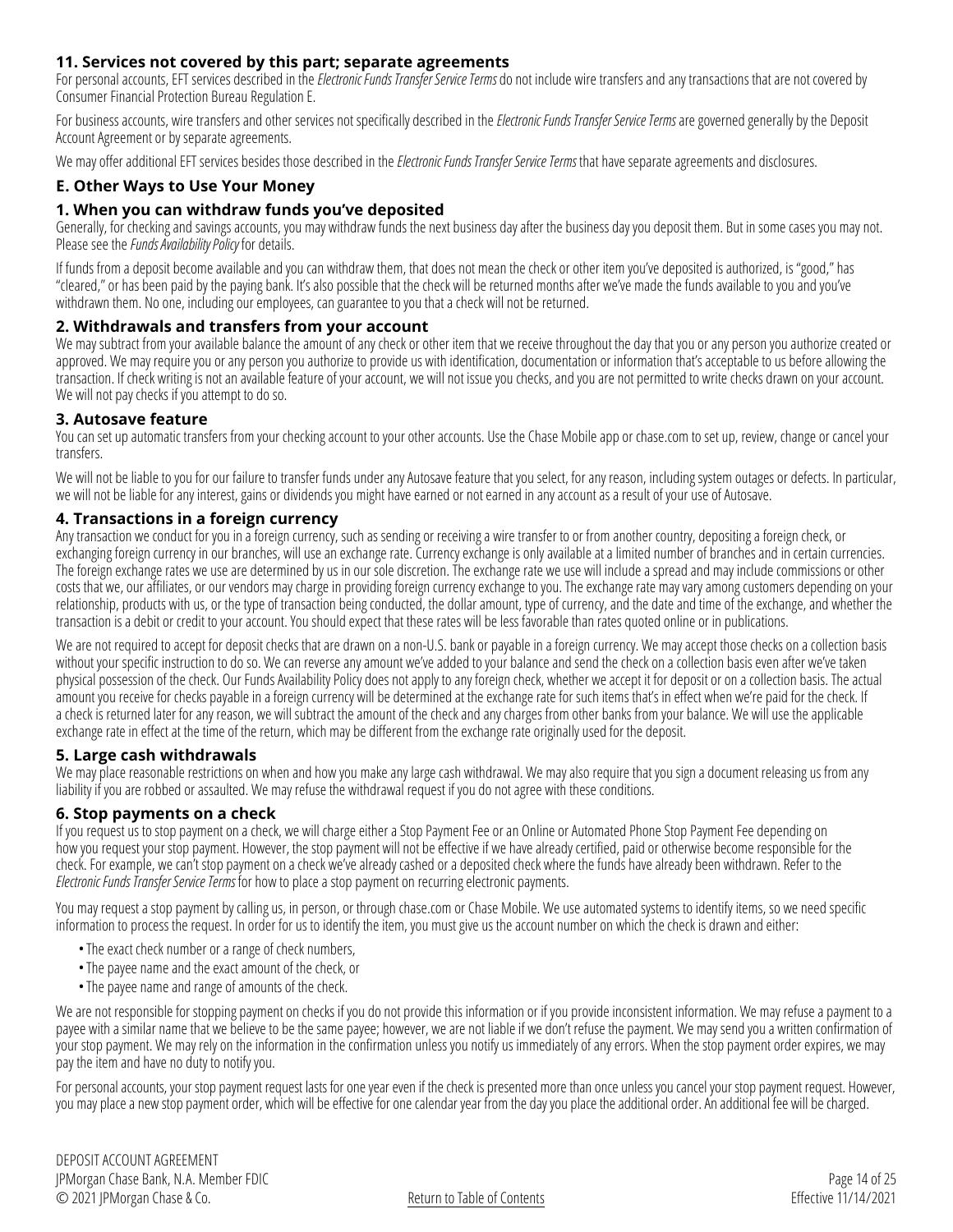For business accounts, you may place a stop payment for either:

- •One calendar year with automatic renewal annually for up to six additional years. We will list scheduled renewals on your business account statement 60 to 90 days in advance. The stop payment will be renewed, and you will be charged a Stop Payment Automatic Renewal Fee, unless you notify us not to renew by following the instructions in the statement, or
- •One calendar year (this option is not available for stop payments initiated on [chase.com](https://www.chase.com) or Chase Mobile).

Generally, we will complete your request as soon as we receive your instructions.

We may allow you to place a stop payment on a cashier's check, teller's check or certified check if you provide us a sworn statement—in a form we deem acceptable that the check is lost, stolen or destroyed. Even if we agree to attempt to stop payment on a cashier's check, teller's check (official check) or certified check, if the check is presented for payment, we may pay it and you will be liable to us for that item, unless otherwise required by applicable law. After you place a stop payment, we are not required to refund the check amount or issue a replacement check until at least 90 days after the original check's issue date. We are not required to refund the check amount or issue a replacement check if the check is presented for payment within 90 days after the issue date.

#### <span id="page-14-0"></span>**7. Account numbers on funds transfers**

If you instruct us to send a funds transfer, such as a wire or ACH transfer, we and every other bank involved in the transfer may rely on any bank number or account number you provide. If the funds transfer instruction gives both a bank number or account number and a name, and the name identifies a different person from the bank or account owner identified by number, we and other banks that handle the funds transfer may still rely exclusively on the number. We have no duty to detect any inconsistency between the bank number or account number and the name.

#### <span id="page-14-1"></span>**8. Savings account withdrawals**

In this agreement, a savings account means an account, including a money market account (and excluding NOW accounts), for which we reserve the right to require seven days' prior written notice to withdrawal. See the section *[Our right to require advance notice of withdrawals](#page-14-2)*. During any monthly statement period, you may make transfers and withdrawals, regardless of the number of transfers and withdrawals or the way in which transfers and withdrawals are made. You agree not to make withdrawals by negotiable or transferable instruments (checks or drafts) for the purpose of making transfers to third parties from savings accounts. If you make more than six withdrawals or transfers per monthly statement period, you will incur a fee, see the *[Savings Withdrawal Limit Fee](#page-18-3)* section.

#### <span id="page-14-2"></span>**9. Our right to require advance notice of withdrawals**

For all savings accounts and all personal interest-bearing checking accounts, we reserve the right to require seven days' prior written notice of withdrawal.

#### <span id="page-14-3"></span>**10. Check cashing**

If a person who is not our deposit or loan customer tries to cash your check at any of our branches, we may charge them a fee or refuse to cash it. We may also require that they provide us identification we deem acceptable.

#### <span id="page-14-4"></span>**11. Incomplete, future-dated, conditional or stale-dated checks**

You agree not to write a check that's incomplete, future-dated or tries to limit the time or method of payment with a condition, such as "Void after 180 days" or "Valid only for \$1,000 or less." We have no duty to discover, observe or comply with these conditions and may pay such checks. If we pay a conditional check, the conditions do not apply to us.

We may choose to pay or not to pay a stale-dated check (dated more than six months before it is presented), regardless of how old it is. If we pay it, you will be responsible for the check.

#### <span id="page-14-5"></span>**12. Multiple signatures**

We are not required to comply with any multiple-signature requirement, either on personal or business accounts, even if your signature card specifies that multiple signatures are required or you have otherwise instructed us to do so. A multiple-signature requirement is for your internal control purposes only.

#### <span id="page-14-6"></span>**13. Facsimile signatures**

We may pay a check bearing any form of facsimile or computer-generated signature. If you use a facsimile or computer-generated signature, or provide a signature card authorizing any such signature, you will be solely responsible for any check bearing a similar signature, regardless of your negligence or whether the signature was the same one you previously used.

#### <span id="page-14-7"></span>**14. Review of checks and signatures**

Check payment is highly automated, and we pay millions of checks every day. Although we inspect some checks, you agree that reasonable commercial standards don't require us to do so. If we return a check because we believe it doesn't match your signature on file with us, we're not liable to you even if you authorized the check. If the numeric amount on a check doesn't match the amount written out in words, we may select either one when paying it. We have no duty to prevent a check from being presented more than once.

#### <span id="page-14-8"></span>**15. Substitute Checks and Your Rights What is a substitute check?**

To make check processing faster, federal law permits banks to replace original checks with "substitute checks." These checks are similar in size to original checks, with a reduced image of the front and back of the original check. The front of a substitute check states: "This is a legal copy of your check. You can use it the same way you would use the original check." You may use a substitute check as proof of payment just like the original check.

Some or all of the checks that you receive back from us may be substitute checks. This notice describes rights you have when you receive substitute checks from us. The rights in this notice do not apply to original checks or to electronic debits to your account. However, you have rights under other law with respect to those transactions.

#### **What are your rights as a consumer regarding substitute checks?**

In certain cases, federal law provides a special procedure that allows you to request a refund for losses you suffer if a substitute check is posted to your account (for example, if you think that we withdrew the wrong amount from your account or that we withdrew money from your account more than once for the same check). The losses you may attempt to recover under this procedure may include the amount that was withdrawn from your account and fees that were charged as a result of the withdrawal (for example, Insufficient Funds Fees).

DEPOSIT ACCOUNT AGREEMENT JPMorgan Chase Bank, N.A. Member FDIC © 2021 JPMorgan Chase & Co.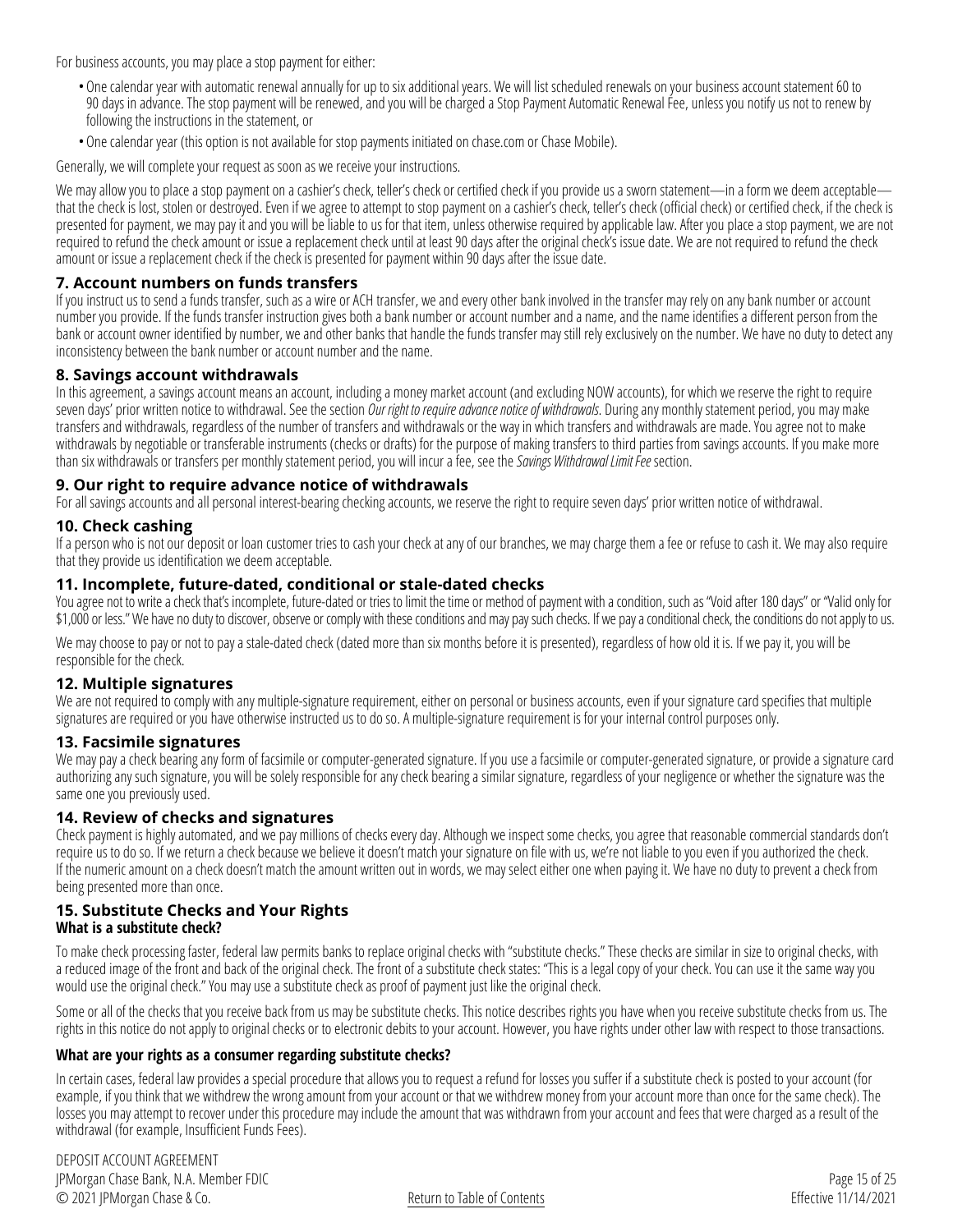The amount of your refund under this procedure is limited to the amount of your loss or the amount of the substitute check, whichever is less. You also are entitled to interest on the amount of your refund if your account is an interest-bearing account. If your loss exceeds the amount of the substitute check, you may be able to recover additional amounts under other law.

If you use this procedure, you may receive up to \$2,500 of your refund (plus interest if applicable) within 10 business days after we receive your claim and the remainder of your refund (plus interest if applicable) no later than 45 calendar days after we receive your claim. We may reverse the refund (including interest) if we later determine the substitute check was correctly posted.

#### **How do you make a claim for a refund?**

If you believe that you have suffered a loss relating to a substitute check that you received and that was posted to your account, please contact us. You must contact us within 40 calendar days of the date that we mailed or otherwise delivered the substitute check or the account statement showing that the substitute check was posted to your account, whichever is later. We will extend this time period if you were not able to make a timely claim because of extraordinary circumstances.

#### **Your claim must include:**

- •A description of why you have suffered a loss (for example, you think the amount withdrawn was incorrect);
- •An estimate of the amount of your loss;
- •An explanation of why the substitute check you received is insufficient to confirm that you suffered a loss; and
- •The following information to help us identify the substitute check: the check number, the name of the person to whom you wrote the check, and the amount of the check.

#### **Depositing substitute checks**

You may receive a substitute check, such as when a check you deposited is returned unpaid. If you deposit a substitute check and we suffer a loss, cost or expense as a result, you will have to pay us that amount.

### *IV. Funds Availability Policy*

#### **When Your Deposit Is Received:**

If you make a deposit with a banker at a branch on a business day, we will consider that day to be the day of your deposit. If you make a deposit on a business day before our cutoff time at a Chase ATM, we will consider that day to be the day of your deposit. However, if you make a deposit on a day that is not a business day, or make an ATM deposit after the ATM cutoff time, we will consider the deposit to have been made on the next business day.

- For determining the availability of your deposits, every day is a business day, except Saturdays, Sundays and federal holidays.
- For deposits and transfers at most ATMs, the cutoff time is 11 p.m. Eastern Time (8 p.m. Pacific Time). For ATMs with an earlier cutoff, the ATM screen will notify you of the cutoff time.
- Deposits placed in a night depository are considered received when we remove them from the night depository; we will remove deposits no later than the next business day.
- Branches in some locations may be closed on business days in observance of a state holiday or because of an emergency, and deposits made at a night depository when those branches are closed will be considered received on the next business day when the branch is open.
- We will not accept cash deposits by mail. Check deposits made by mail should be addressed to:

National Bank By Mail PO Box 6185 Westerville, OH 43086

All deposits made by mail and addressed to any other Chase facility may be forwarded to the National Bank By Mail facility in Westerville, Ohio, and will be considered received on the date the deposit is received by that facility.

**For all accounts other than Chase Analysis Business Checking (with or without Interest):** Wire transfers, electronic direct deposits and cash deposits will be available on the day we receive your deposit. Except as described later in this policy, when you make other deposits, the funds are available on the first business day after the day we receive your deposit.

In most cases when you deposit checks drawn on a Chase account:

- Deposits made with a banker at a branch will be available on the same day we receive your deposit;
- •Some or all deposits made at an ATM will be available on the same day we receive your deposit.

Once funds are available, you may withdraw them or use them to pay checks and other items. For online banking deposits, different terms may apply.

#### **For Chase Analysis Business Checking (with or without Interest):**

**Same-day availability:** Wire transfers, electronic direct deposits, and cash deposits made with a banker at a branch or at an ATM will be available on the day we receive your deposit.

**Next business day availability:** Funds from the following deposits are available on the first business day after the day we receive your deposit:

- U.S. Treasury checks that are payable to you;
- Checks that are drawn on us.
- The following items, if you make the deposit with a banker at a branch:
	- a. State and local government checks that are payable to you, if you use the "Next Day Funds Availability" deposit slip available at any branch upon request;
	- b. Cashier's, certified, and teller's checks that are payable to you, if you use the "Next Day Funds Availability" deposit slip available at any branch upon request;
	- c. Federal Reserve Bank checks, Federal Home Loan Bank checks, and postal money orders that are payable to you.

DEPOSIT ACCOUNT AGREEMENT JPMorgan Chase Bank, N.A. Member FDIC © 2021 JPMorgan Chase & Co.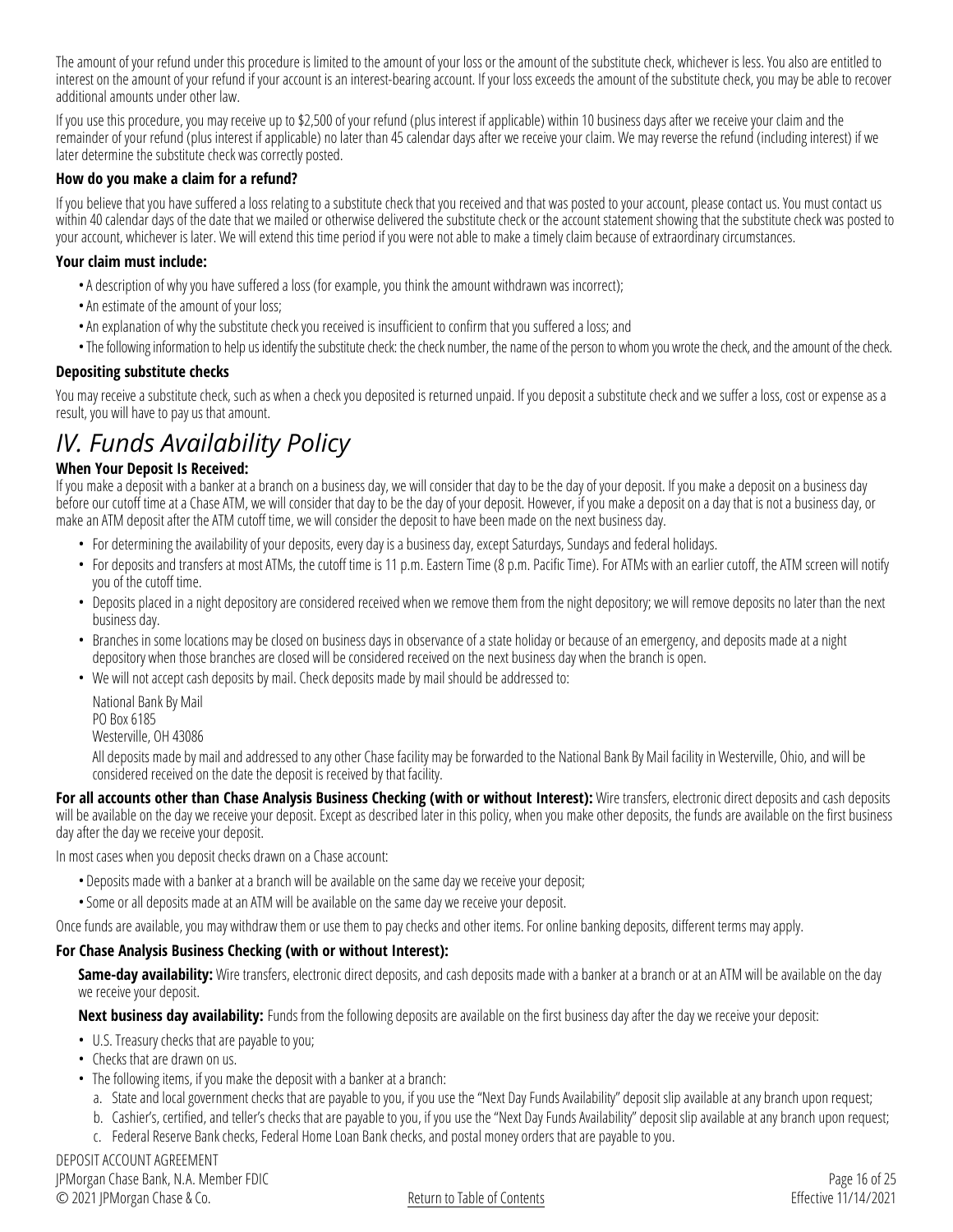**Second business day availability:** Funds from all other deposits are available no later than the second business day after the day we receive your deposit. Available funds may be withdrawn in cash or used to pay checks and other items.

For online banking deposits, different terms may apply.

#### **Longer Delays May Apply:**

For all accounts other than Chase Analysis Business Checking (with or without Interest): In some cases, we may not make all of the funds that you deposited by check available by the first business day after the day of your deposit. Funds may not be available until the second business day after the day of your deposit. However, the first \$225 of these deposits will be available on the first business day after the day of your deposit, unless we delay availability for one of the circumstances listed below. If you will need the funds from a deposit right away, you should ask us when the funds will be available, but further review of the deposit after we receive it may still result in delayed availability.

For all accounts: We may delay availability for the full amount of the check, including the first \$225, up to the seventh business day after the day of your deposit under the following circumstances:

- We believe a check you deposited will not be paid;
- You deposited checks totaling more than \$5,525 in any one day;
- You redeposited a check that has been returned unpaid;
- You have overdrawn your account repeatedly in the last six months; or
- There is an emergency, such as failure of communications or our systems.

If your check deposit is made with one of our employees or at an ATM and we decide at that time to delay your ability to withdraw funds, we will tell you then. If we decide to delay availability of your funds after you complete your deposit, we will mail you a deposit hold notice by the business day after we decide to take that action.

#### **Special Rules for CDs and Retirement Money Market Accounts:**

Generally, funds you deposit will be available within one business day except when you deposit checks that total more than \$5,525 in a business day. The amount exceeding \$5,525 will be available no later than the seventh business day after the day of your deposit. However, we are not required to let you withdraw principal from a CD before it matures.

#### **Special Rules for New Accounts:**

If you are a new customer, the following special rules may apply during the first 30 days your account is open:

- •Funds from deposits of the first \$5,525 of a business day's total deposits of cashier's, certified, teller's, traveler's, and federal, state, and local government checks will be available on the first business day after the day of your deposit if the deposit meets certain conditions. For example, the checks must be payable to you. The excess over \$5,525 will be available on the seventh business day after the day of your deposit. If your deposit of these checks (other than U.S. Treasury checks) is not made with a banker at a branch, the first \$5,525 will not be available until the second business day after the day of your deposit; and
- •Funds from all other check deposits will be available no later than the seventh business day after the day of your deposit.

#### **Holds on Other Funds:**

If we cash a check for you that is drawn on another bank, we may withhold the availability of a corresponding amount of funds that are already in your account. Those funds will be available on the day they would have been available if you had deposited the check.

### *V. Safeguarding Your Information*

#### <span id="page-16-0"></span>**A. Checks and Other Documents You Use**

We are not responsible for losses or delays that result from improper printing on checks or other account documents that you obtain through someone other than us. We may refuse to accept for deposit or to pay checks that we cannot process or photograph using our customary equipment.

#### <span id="page-16-1"></span>**B. Protecting Your Checks**

You must protect your checks and other account documents and information from theft and unauthorized use. You must write your checks in a way that prevents someone else from completing, altering or adding to them without your authorization. If you become aware that any checks or other documents and information, such as statements, have been lost or stolen, you must notify us immediately. If you fail to do any of these things, such as leaving your checks where they can easily be stolen, we are not responsible for any losses that may result.

#### <span id="page-16-2"></span>**C. Notice of Errors, Forgeries and Unauthorized Signatures**

You must notify us in writing within 30 days after we mail a statement or otherwise make a statement available (for example, paperless statements) if:

- •A check that you did not authorize or that is altered is listed on the statement;
- •Your account statement contains any errors; or
- •You did not receive your scheduled statement.

This 30-day notice requirement does not limit our rights to attempt to collect on unauthorized or altered checks from other banks.

You must notify us in writing of any unauthorized, improper or missing endorsements within six months after the account statement is mailed or made available.

You must provide us with all information we need to investigate the alleged error or item. You must also file any police reports and provide any supporting affidavits and testimony we reasonably request.

If you do not comply with the requirements above, we are not required to reimburse you for any claimed loss, and you cannot bring any legal claim against us in any way related to the check or errors. In addition, if you fail to notify us of any unauthorized check within 30 days (14 days in New York) after we mail, or in any other way make available, a statement that lists an unauthorized check, we are not required to reimburse you for unauthorized checks initiated by the same wrongdoer(s) that we

DEPOSIT ACCOUNT AGREEMENT JPMorgan Chase Bank, N.A. Member FDIC © 2021 JPMorgan Chase & Co.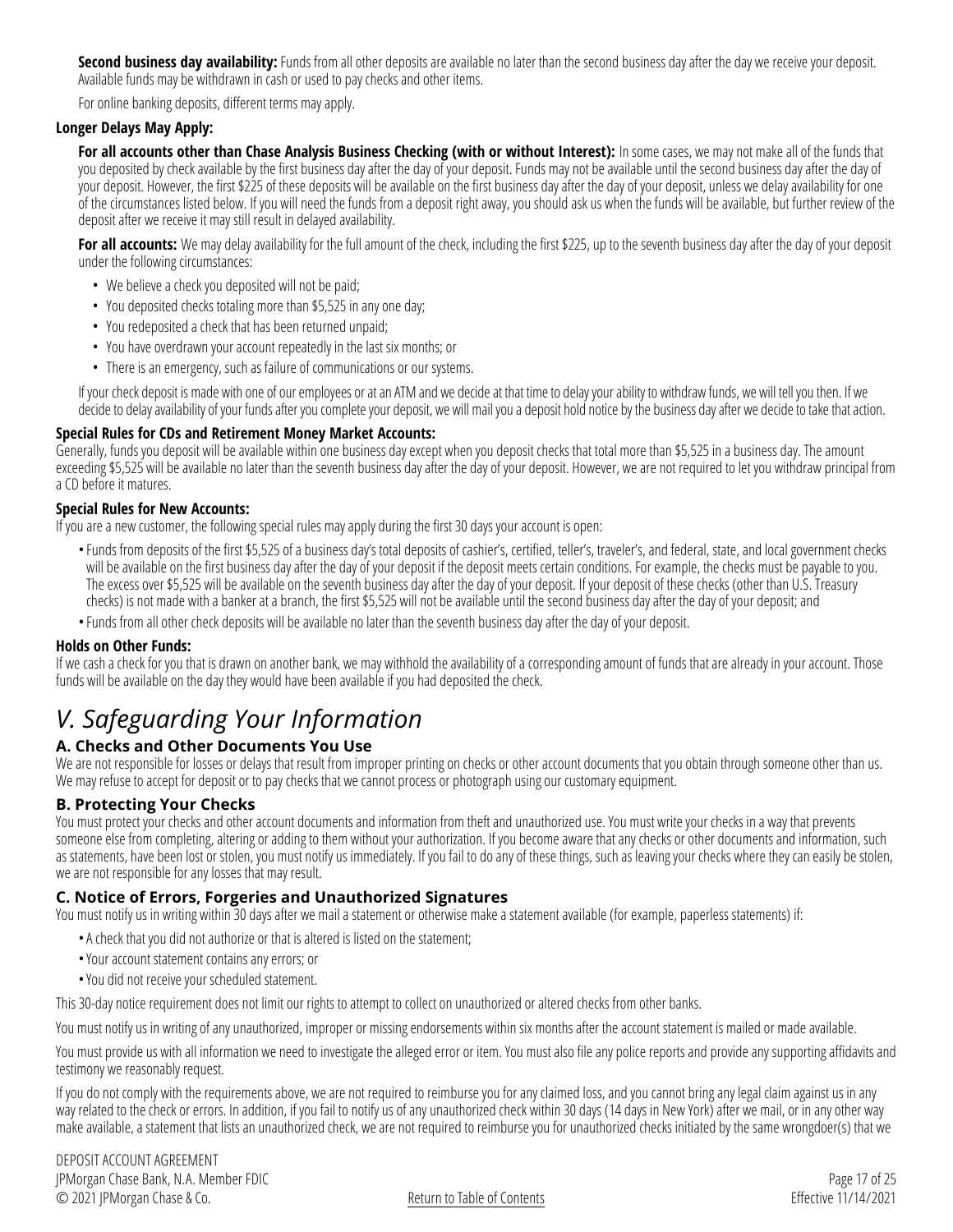pay after that time. These requirements do not apply to personal account transactions covered by the *[Electronic Funds Transfer Service Terms](#page-9-0)*. You also have certain rights under federal law for substitute checks; please see *[Substitute Checks and Your Rights](#page-14-8)* for more information.

### *VI. Managing and Maintaining Your Account*

#### <span id="page-17-0"></span>**A. Interest on Checking and Savings Accounts**

When you open a checking or savings account that pays interest, we will provide you a rate sheet stating the current interest rate and Annual Percentage Yield for your account. The rate sheet is considered a part of this agreement.

Your account has a variable interest rate. That means we may change the interest rate and Annual Percentage Yield as often as we choose, without limits and without notice. Interest begins to accrue on the business day we receive credit for your deposit. For cash, wire transfers and electronic direct deposits, interest begins to accrue on the business day of your deposit.

We use the daily balance method for calculating interest. This method applies a daily periodic rate to the balance in your account each day, which may be based on your present balance or collected balance as explained in the product information for your account. The collected balance is the balance of all deposits in your account on which we have received credit for the deposited funds (determined by the availability schedule of our Federal Reserve Bank for checks and similar items). We reserve the right not to pay interest on any deposited item that is returned to us unpaid.

Interest is credited and compounded monthly. However, Retirement Money Market accounts with interest distributions will not compound, and interest will be credited on the distribution date. Unless otherwise stated in your product disclosure, interest is computed on a 365-day basis. We pay interest only in whole cents. Therefore, at the end of each interest payment period (usually monthly), any fractional amount of interest less than half of one cent will be rounded down and any fractional amount of interest equal to half of one cent or more will be rounded up to the next whole cent.

#### <span id="page-17-1"></span>**B. Linking Your Accounts; Statements**

#### <span id="page-17-2"></span>**1. Linked accounts**

You may link your qualifying accounts to your checking account to help you avoid some fees and get relationship rates. An account may be linked to only one checking account.

We may automatically link accounts or we may provide some of the benefits you would be eligible for had you requested your accounts to be linked. If we don't, you may ask us to link your accounts. Your account information may be made available to any other owner on any of the linked accounts. If the checking account to which your other accounts are linked closes for any reason, it is your responsibility to request any remaining eligible accounts to be linked. If we determine your accounts are no longer eligible for linking, we may delink them and we are not required to notify you if we do.

If you choose to link your accounts to other accounts for which you serve as trustee or custodian (fiduciary), your account may receive a financial benefit, which could be a violation of your fiduciary duties. We are not responsible for your decision to link fiduciary accounts. You should carefully consider this decision and consult with your legal advisor if necessary. Refer to your product information to determine which qualifying accounts are eligible to be linked, any additional requirements and the benefits from linking accounts.

#### <span id="page-17-3"></span>**2. Statements and notices**

We will make a monthly account statement available for checking and savings accounts during each statement period. The statement period may or may not be a calendar month, but in most cases it won't be more than 32 days or less than 28. The specific dates covered by your account statement will be on your statement.

You will receive statements by mail unless you choose paperless statements or if your account has had no activity other than interest we paid. If you receive paper statements, we will mail them through U.S. mail to the current address listed in our records. We may change your mailing address if we receive an address change notice. Checking and savings statements are also generally available through [chase.com](https://www.chase.com) or Chase Mobile.

We have made the statement available to you on the day we mail your paper statement or notify you that the paperless statement is available, even if your current address or email is invalid.

We may send you other notices related to your account. If you are enrolled in [chase.com](https://www.chase.com) or Chase Mobile, some notices may only be available electronically. We send some notices only in paper form. You agree that sending the statement or notice to one owner of an account qualifies as sending it to all owners, even if all owners don't have access to the mailing address of record for the account.

#### <span id="page-17-4"></span>**3. Combined statements**

Checking, savings and CD accounts with at least one common owner may be combined on a single statement, either with or without your request. Combined statements will be sent to the primary account holder's address, unless a new mailing address is designated for the account. However, we may send you separate statements at any time for any reason without prior notice. If accounts are included on a combined statement and you don't want that, notify us and we'll separate the statements. That change will affect only future statements.

Linked accounts do not have to be on a combined statement to receive the benefits of linking, and combining accounts on a single statement does not mean that the accounts are linked.

Each owner of each account listed on the statement can request a copy of a statement and will be able to view all account activity for all accounts on that statement through [chase.com](https://www.chase.com) or Chase Mobile.

#### <span id="page-17-5"></span>**4. Options for receiving checks**

We offer three choices for how you can view or receive copies of checks you've written or authorized:

- •"Check safekeeping" means we keep images of your checks, which are available through [chase.com.](https://www.chase.com) We do not include your paid checks or images of them with your statement. Some accounts require check safekeeping.
- •"Image statement" means you will receive images of the front of your paid checks on your account statement.
- •"Check enclosure" means we return legal copies of your paid checks with your account statement. This feature is not offered on all accounts.

DEPOSIT ACCOUNT AGREEMENT JPMorgan Chase Bank, N.A. Member FDIC © 2021 JPMorgan Chase & Co.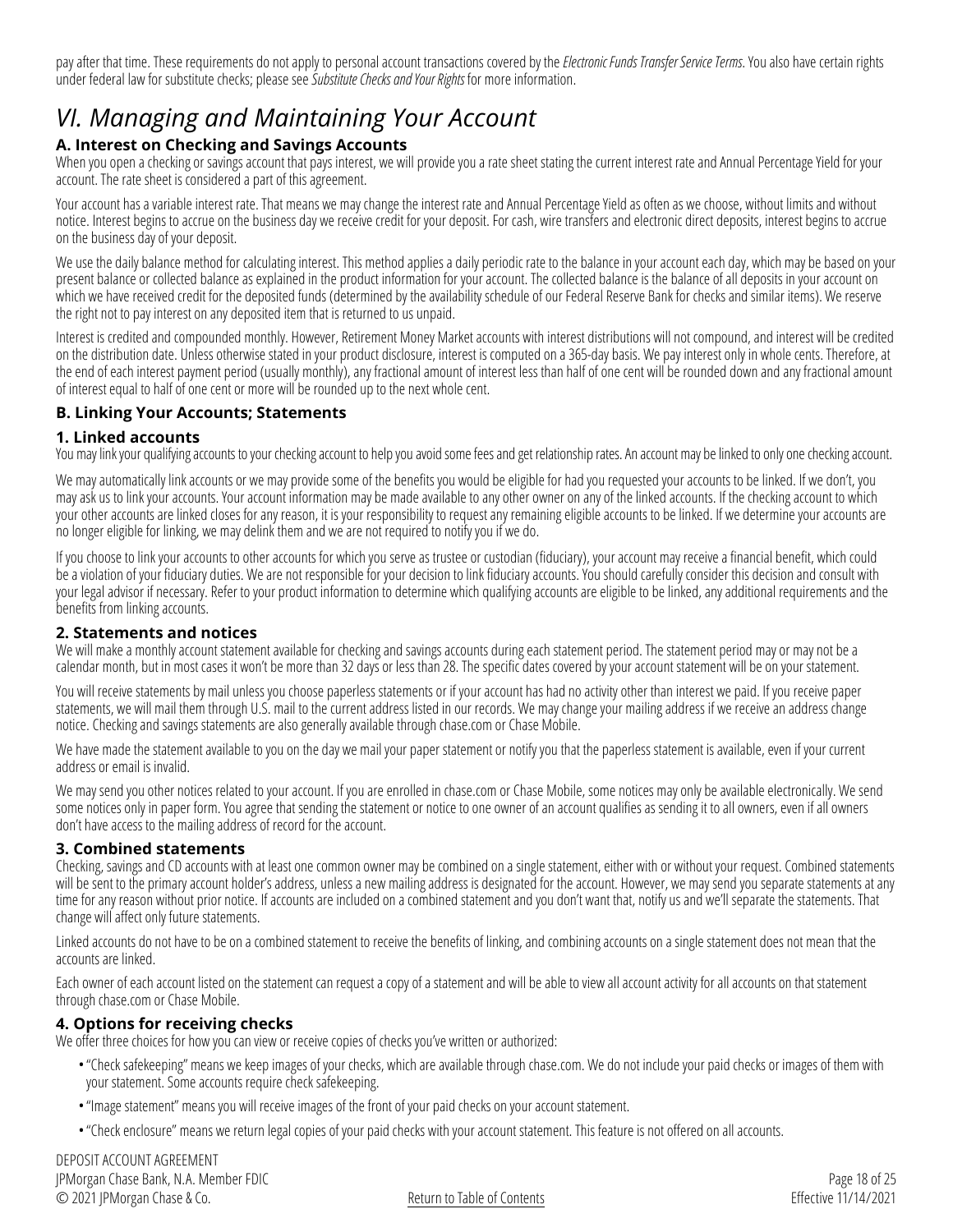If you have multiple personal checking accounts on a single statement and one of them uses check enclosure, all others will use check safekeeping. You agree that when we send a statement we have made the check available to you, even if we do not send originals or images with the statement. We will destroy original checks after a reasonable period of time we determine.

If for any reason we can't provide a copy of your check, you agree that we will not be liable for more than the face amount of the check. We cannot provide originals or images of checks that are sent to us as electronic transfers. Additionally, other banks may send us electronic images instead of original checks, so we can provide a copy of the image, but not the original check.

#### <span id="page-18-0"></span>**C. Telephone and Electronic Communication**

We may record and/or monitor any of our telephone conversations with you. If we do record, we do not have to keep the recordings, unless the law says we must. We may use your voice to verify your identity.

When you give us your mobile number, we have your permission to contact you at that number about all of your Chase or J.P. Morgan accounts. Your consent allows us to use text messaging, artificial or prerecorded voice messages and automatic dialing technology for informational and account service calls, but not for telemarketing or sales calls. It may include contact from companies working on our behalf to service your accounts. Message and data rates may apply. You may contact us anytime to change these preferences. If you give us your email address, you agree that we may send servicing messages (such as fraud alerts and hold alerts) related to your accounts to that address.

We may send communications electronically, such as by email or text message, rather than through U.S. mail or other means, unless the law says otherwise.

#### <span id="page-18-1"></span>**D. Other Fees for Your Account**

#### <span id="page-18-2"></span>**1. Fees**

You agree to pay all fees applicable to your account. We provided you a schedule of fees when you opened your account, and we will notify you of any changes. We may subtract these fees from your balance, even if the fee makes your balance negative. Refer to the Fee Schedule for specific fee information.

#### <span id="page-18-3"></span>**2. Savings Withdrawal Limit Fee**

The Savings Withdrawal Limit Fee is a Chase fee and applies for each withdrawal or transfer out of a Chase savings account over six per monthly statement period. All withdrawals and transfers out of your savings account count toward this fee, including those made at a branch or at an ATM. Refer to your product information for fees that apply for your account.

#### **E. Setoff and Security Interest**

If you owe a debt to us or any of our affiliates (either now or in the future) that is due or overdue, you grant us a right of setoff to, and a security interest in, all of your accounts to secure the debt and, as a consequence, we may use funds in any of your accounts to pay all or part of that debt. If your account is a joint account, we may use the funds in the joint account to pay the debt of any account owner. Our security interest will be governed by Uniform Commercial Code Article 9, whether Article 9 applies by its terms or not. We do not have to give you any prior notice to apply the funds except as required by law. You expressly agree that our rights extend to any federal or state benefit payments (including Social Security benefits) that had been deposited to your account. The right of setoff does not apply if the debt is created under a personal credit card plan. Any term that may exist in another agreement that governs your debt that may also provide for such rights provided here will be governed by that agreement.

If any federal benefits or other payments are deposited to your account after you become ineligible to receive them, and we are obligated to return those funds to the payor, we may reduce your account balance by that amount.

#### **F. Account Alerts and Text Banking**

If you receive or otherwise use Account Alerts or text banking, you agree to the following terms. If you are enrolled with [chase.com](https://www.chase.com), the terms of the Online Service Agreement control the terms of these services instead.

- •We may use a telephone number, email address or other delivery point we have in our records for you or other contact information that you provide to us for these services so we can send you certain information about your account. You may be automatically enrolled to receive certain Account Alerts via email. To manage your Alerts preferences or cancel Account Alerts, use [chase.com](https://www.chase.com) or Chase Mobile or call us.
- •We will send Account Alerts or text banking messages through your service provider, who will act as your agent and deliver them to you. Delivery of alerts may be delayed for various reasons, including service outages affecting your phone, wireless, or Internet provider; technology failures; and system capacity limitations.
- •We do not charge for Account Alerts or text banking, but message and data rates may apply. **To cancel text banking services, send STOP to 24273 at any time.** For help or information on text banking, send HELP to 24273 or contact us at 1-877-242-7372.
- •Account Alerts and text banking are provided for your convenience and do not replace your monthly statement, which is the official record of your account. Anytime you review your balance, keep in mind it may not reflect all transactions, including recent debit card transactions or checks you have written.
- •You understand we may not encrypt information when it is sent to you through these services. This information may include personal or confidential information about you, such as account activity or the status of your account.

You understand we are not liable for losses or damages from any disclosure of account information to third parties, non-delivery, delayed delivery, misdirected delivery or mishandling of, or inaccurate content in Account Alerts or information sent through text banking. If we suffer a loss, cost or expense because you provide an incorrect telephone number, email address or other delivery point, or you violate applicable laws, you have to pay that amount to us.

### *VII. Maintaining Your Certificate of Deposit (CD) Account*

A certificate of deposit, or CD, is a deposit account with us for a specified period of time. This disclosure covers both retirement and non-retirement CD products. By opening your CD, you agree to keep the amount deposited (principal) on deposit.

Here are a few things you should know about CDs:

**Term:** The term is the number of days, months or years you agree to leave your money in the account.

DEPOSIT ACCOUNT AGREEMENT JPMorgan Chase Bank, N.A. Member FDIC © 2021 JPMorgan Chase & Co.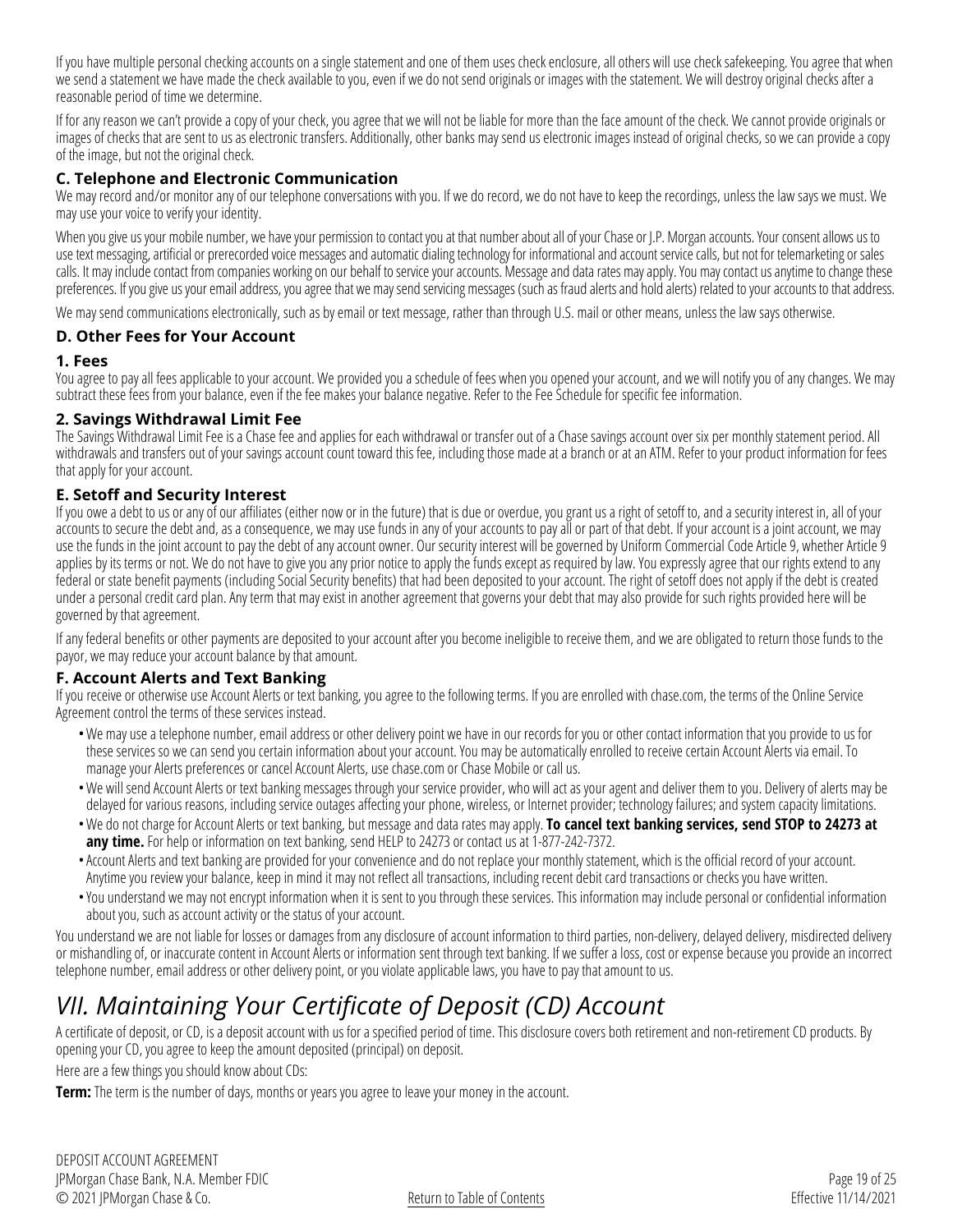**Maturity date and grace period:** The maturity date is the last day of your CD's term. The grace period is the 10 days after the maturity date for CDs with a term of 14 days or longer. On the maturity date or during the grace period you can change the term of your CD, make additional deposits (for non-retirement CDs only), or withdraw your CD principal without paying an early withdrawal penalty.

**CD ladders:** Chase may offer a CD ladder, which is a group of four CDs opened at the same time for the same amount but with different terms. When each CD matures, its term will change to the longest term of the original group. For example, in a 12-month ladder, we will open four CDs with original terms of 3, 6, 9 and 12 months. When each CD matures, its new term will be 12 months. The result will be four 12-month CDs with a CD maturing every three months.

**Automatically renewable CD:** An automatically renewable CD will renew on the maturity date for the same term unless 1) you have a different renewal term as part of a CD ladder; 2) you change or close the account or 3) we notify you otherwise. Once your CD renews, any reference to the maturity date means the last day of the new term. For the renewal term, your CD will earn interest for the term and amount at the CD standard rate unless you qualify for the CD relationship rate. If your CD is closed during the grace period, it will not earn interest on or after the maturity date.

**Single maturity CD:** A single maturity CD will not automatically renew on the maturity date and won't earn or be paid interest on or after that date.

Interest: We use the daily balance method to calculate interest on your CD. This method applies a periodic rate each day to your balance. Interest begins to accrue on the business day of your deposit. Interest for CDs is calculated on a 365-day basis, although some business CDs may calculate interest on a 360-day basis. The Annual Percentage Yield (APY) disclosed on your deposit receipt or on the maturity notice assumes interest will remain on deposit until maturity. On maturities of more than one year, interest will be paid at least annually.

You may withdraw any paid or credited interest without penalty during your CD's term or at maturity. On the maturity date, interest will become principal of the renewed CD. A withdrawal will reduce earnings.

#### **Early withdrawal penalties: There is a penalty for withdrawing principal prior to the maturity date.**

#### **For Personal CDs:**

- •If the term of the CD is less than 6 months, the early withdrawal penalty is 90 days of interest on the amount withdrawn, but not more than the total amount of interest earned during the current term of the CD.
- •If the term of the CD is 6 months to less than 24 months, then the early withdrawal penalty is 180 days of interest on the amount withdrawn, but not more than the total amount of interest earned during the current term of the CD.
- •For terms 24 months or more, the early withdrawal penalty is 365 days of interest on the amount withdrawn, but not more than the total amount of interest earned during the current term of the CD.
- •If the withdrawal occurs less than seven days after opening the CD or making another withdrawal of principal, the early withdrawal penalty will be calculated as described above, but it cannot be less than seven days' interest.
- •The amount of your penalty will be deducted from principal.

#### **For Business CDs:**

- •If the term of the CD is less than 12 months, the early withdrawal penalty is equal to \$25 plus 1% of the amount withdrawn.
- •For terms of 12 months or more, the early withdrawal penalty is equal to \$25 plus 3% of the amount withdrawn.
- •If the withdrawal occurs less than seven days after opening the CD or making another withdrawal of principal, the early withdrawal penalty will be calculated as described above, but it cannot be less than seven days' interest.
- •The amount of your penalty will be deducted from principal.

#### **Waiving early withdrawal penalties for Personal CDs:**

We will waive early withdrawal penalties under the circumstances described below, unless these withdrawals occur less than seven days after the account was opened or a previous withdrawal was made.

For non-retirement CDs:

- Death of a CD owner or a grantor of a revocable family/living trust;
- Disability of a CD owner;
- •A court's determination that a CD owner is incompetent; and
- Re-titling of a CD to transfer ownership of funds into a living trust without moving funds from the bank and where no change in term or rate occurs.

For retirement CDs:

•If the retirement CD owner is withdrawing an excess annual retirement contribution amount and any corresponding earnings.

We will also waive early withdrawal penalties for retirement CDs under the circumstances described below, regardless of when the early withdrawal is made in relation to the CD opening or a previous withdrawal.

- Death or disability of a retirement CD owner;
- •A court's determination that a retirement CD owner is incompetent; and
- •If the retirement CD owner is age 59½ or older and the funds are taken as an IRS-reportable distribution via cash, check, or deposit or transfer to a nonretirement account. This waiver does not apply if the transfer is to a retirement account at another financial institution.

#### **Waiving early withdrawal penalties for Business CDs owned by a sole proprietorship:**

We will waive early withdrawal penalties under the circumstances described below, unless these withdrawals occur less than seven days after the account was opened or a previous withdrawal was made.

- Death of a CD owner or a grantor of a revocable family/living trust;
- Disability of a CD owner;
- •A court's determination that a CD owner is incompetent; and
- Re-titling of a CD to transfer ownership of funds into a living trust without moving funds from the bank and where no change in term or rate occurs.

DEPOSIT ACCOUNT AGREEMENT JPMorgan Chase Bank, N.A. Member FDIC © 2021 JPMorgan Chase & Co.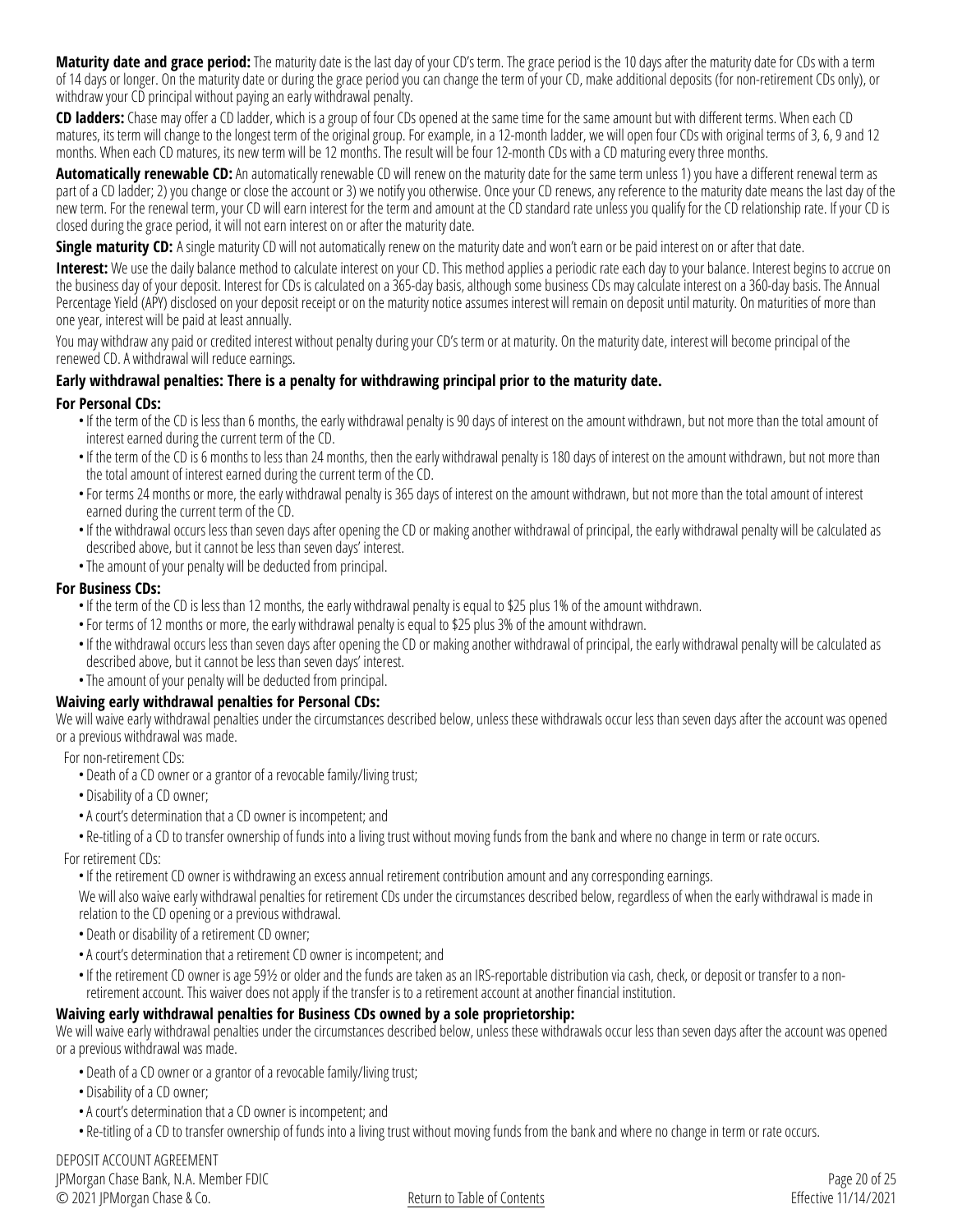### *VIII. Closing Your Account*

Either you or we may close your account (other than a CD) at any time for any reason or no reason without prior notice. We are not required to close your account at your request if you have pending transactions, the account is overdrawn, your account is subject to legal process (such as a garnishment, attachment, execution or levy) or any type of holds (such as collateral hold, decedent hold or deposit hold). In those cases, we will limit the types of transactions that you can make until pending transactions are paid or returned, the balance is no longer negative and any legal restriction/hold has been released. After we restrict your account in preparation for closing, we will not pay any additional interest on the account. We may automatically close your account if the balance is \$0 or negative. Either you or we may close your CD account on any maturity date without cause.

We may send you written notice that we have closed or will close your account and return the balance less any fees, claims, setoffs or other amounts if the balance is greater than \$1. After your account is closed, we have no obligation to accept deposits or pay any outstanding checks, but we may reopen your account if we receive a deposit. We will have no liability for refusing to honor any check drawn on a closed account. We have the right to advise consumer reporting agencies and other third party reporting agencies of accounts closed for misuse, such as overdrafts.

This agreement continues to apply to your account and issues related to your account even after it closes.

### *IX. Other Legal Terms*

#### <span id="page-20-0"></span>**A. Rules Governing Your Account**

This agreement, all accounts and services provided to you, and any dispute relating to those accounts and services are governed by federal law and, when not superseded by federal law, the law of the state where your account is located.

Here's how we determine where your account is located:

- •If you applied for the account in person at one of our banking offices, then the account is located in the state where you applied.
- •If you applied in person for a business account with one of our representatives somewhere other than at one of our banking offices (your place of business, for example), your account is located in the state where the representative's business office is located.
- •If you applied for the account by mail, digitally, or through other remote means, and your address as recorded in our records was in a state where we had a branch at the time, then the account is located in that state, which for joint accounts will be based on the address of the owner whose name was listed first. • In all other cases your account will be governed by Ohio law.
- Business trust accounts for professionals regulated by a state (or a self-regulatory body under a state's laws) are located in the designated state.

#### <span id="page-20-1"></span>**B. General Liability**

Any provision of this agreement that limits the bank's liability does not negate the bank's duty (if any) under applicable law to act in good faith and with reasonable care. If any provision of this agreement is determined to limit the bank's liability in a way prohibited by applicable law, the provision will nevertheless be enforced to the fullest extent permitted under that law.

We will not be liable for anything we do when following your instructions. In addition, we will not be liable if we do not follow your instructions if we reasonably believe that your instructions would expose us to potential loss or civil or criminal liability, or conflict with customary banking practices. **WE WILL NOT BE LIABLE FOR INDIRECT, SPECIAL, OR CONSEQUENTIAL DAMAGES REGARDLESS OF THE FORM OF ACTION AND EVEN IF WE HAVE BEEN ADVISED OF THE POSSIBILITY OF SUCH DAMAGES. IF WE FAIL TO STOP PAYMENT ON AN ITEM, OR PAY AN ITEM BEARING AN UNAUTHORIZED SIGNATURE, FORGED SIGNATURE, OR FORGED ENDORSEMENT OR ALTERATION, OUR LIABILITY, IF ANY, WILL BE LIMITED TO THE FACE AMOUNT OF THE ITEM.**

If this agreement conflicts with any statements made by one of our employees or by our affiliates' employees, this agreement will govern.

#### <span id="page-20-2"></span>**C. Restricting Your Account; Blocking or Delaying Transactions**

There are many reasons we may decline or prevent transactions to or from your account, but we generally do it to protect you or us, or to comply with legal requirements. We may decline or prevent any or all transactions to or from your account. We may refuse, freeze, reverse or delay any specific withdrawal, payment or transfer of funds to or from your account, or we may remove funds from your account to hold them pending investigation, including in one or more of the following circumstances:

- •Your account is involved in any legal or administrative proceeding;
- •We receive conflicting information or instructions regarding account ownership, control or activity;
- •We suspect that you may be the victim of a fraud, scam or financial exploitation, even though you have authorized the transaction(s);
- •We suspect that any transaction may involve illegal activity or may be fraudulent;
- •We are complying in our sole judgment, with any federal, state or local law, rule or regulation, including federal asset control and sanction rules and anti-moneylaundering rules, or with our policies adopted to assure that we comply with those laws, rules or regulations; or
- •We reasonably believe that doing so is necessary to avoid a loss or reduce risk to us.

We also may limit cash deposits to, or withdrawals from, your account (or all of your accounts collectively) in a single transaction or total withdrawals or deposits during any period of time, or who may make deposits, in order to reduce risk and/or enhance our efforts to comply with applicable law.

We can assign and transfer your account information and documentation to a replacement account number at our discretion. We may make this assignment when your account is reported compromised by you or any signer. If we issue you a replacement account number, this Deposit Account Agreement governing you and your account will continue to apply, without interruption, as if you retained the discontinued account number.

We will have no liability for any action we take under this section and we may take such action without advanced notice.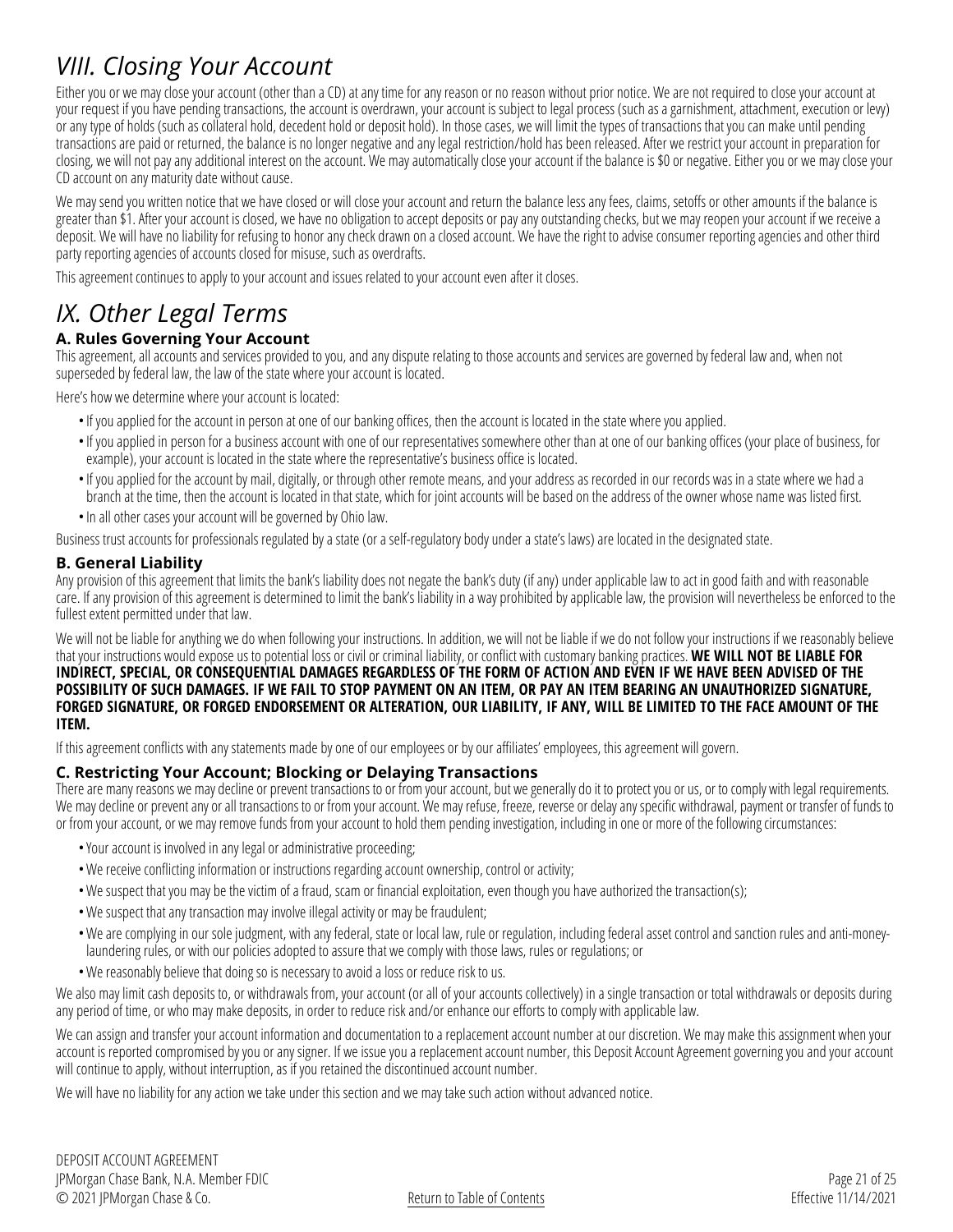#### <span id="page-21-0"></span>**D. Changes to the Agreement**

We may change the terms of this agreement, including fees and features of your account, at any time. If any change would adversely affect you, we will notify you in advance, unless the change is necessary to comply with a legal requirement.

For CDs, changes that would adversely affect you will be effective on the next maturity date.

If we transfer your account to a different business unit within the bank, we may give notice in the same manner and provide you a different deposit agreement to govern your account. You agree that notice of these changes may be provided to any joint owner.

We are not required to send you notice of interest rate and Annual Percentage Yield changes for variable rate accounts or notice of changes in printing fees for documents (such as checks).

We may direct you to a branch or [chase.com](https://www.chase.com) for the content of any changes or the revised agreement unless the law requires a different method. By maintaining your account after the effective date of any change, you agree to the change.

This agreement takes the place of any understandings, agreements, representations, and warranties, both written and oral, made prior to or when you entered into this agreement.

#### **E. Our Responsibility to Obtain Personal Information**

Federal law requires all financial institutions to obtain, verify, and record information that identifies each person or business who opens an account. We require the following information or documents as a condition to your opening an account:

- •For a personal account: your name; residential address; date of birth; and Social Security number, driver's license or other identifying documents
- •For a business account: your business name, taxpayer identification number and business address; the name, residential address, date of birth and Social Security number of each signer, so we can verify the signer's identity; and documents to verify the business's existence.

Our policies may require additional information about you or any person associated with you or with the account when or after you open the account to assure that we comply with "Know Your Customer" requirements. We may restrict or close your account if we are unable to obtain information in order to satisfy our "Know Your Customer" requirements. By opening an account with us, you confirm that neither you nor any beneficial owner of any account is covered by any sanctions programs administered or enforced by the U.S. Department of the Treasury, Office of Foreign Asset Control.

#### **F. Prohibited Activities and Tax Reporting**

We strictly prohibit the use of any account to conduct transactions (including, without limitation, the acceptance or receipt of credit or other receipt of funds through an electronic funds transfer, or by check, draft or similar instrument, or the proceeds of any of the foregoing) that are related, directly or indirectly, to unlawful Internet gambling. The term "unlawful Internet gambling," as used in this Notice, shall have its meaning set forth in 12 C.F.R. Section 233.2(bb). You agree not to conduct any transactions through the account that directly or indirectly involve or are related to unlawful Internet gambling, including, without limitation, the acceptance or receipt of any funds or deposits in connection therewith.

You also agree not to use your account for any other illegal activity. We may refuse any gambling transaction, whether lawful or not.

Transactions in your account are also subject to applicable clearinghouse and Federal Reserve rules and regulations. You will not use your account to send or receive a payment on behalf of anyone who is not a U.S. citizen or resident using The Clearing House Association's Real-Time Payment network.

You agree that you are responsible for your tax obligations and any funds in, or to be deposited in, your accounts are not proceeds from any criminal activity (including, but not limited to, tax crimes). Funds in, and any income derived from, your accounts will be disclosed to the relevant tax authorities, if required by law. All information that has been provided is complete and accurate, including any information pertaining to your country of citizenship, residence, principal place of business and any other relevant information to determine legal and tax status. You agree to notify us and/or provide us with any changes related to your tax affairs as we may request in order to comply with our regulatory obligations.

#### **G. Death or Incompetence of Account Owner or Sole Signer**

Tell us immediately if any account owner dies or is declared incompetent by a court. We may act as if all owners are alive and competent until we receive notice otherwise.

After we receive notice of death or incompetence, we may freeze your balance, refuse to accept transactions, and reverse or return deposits. We are also not required to release your funds until we receive any documents we reasonably request to verify your death or incompetence, as well as who is entitled to the funds. If you die while residing outside the United States, we may require a personal representative to be appointed by a court in a United States jurisdiction. If we have any tax liability because of paying your balance to your estate, the estate will be responsible for repaying us the amount of that tax. If an account owner authorizes any transaction, but it's not presented for payment until after that owner dies, we are authorized to pay the transaction. If you owe us a debt at the time of your death, we are permitted to exercise our right of setoff (our right to apply funds in one account to the debt associated with another account) or security interest rights against the funds credited to your balance after your death. We have these rights even if a surviving joint owner, a "payable on death" payee, or a beneficiary of an "in trust for" or "trustee for" account has rights to the account.

After we receive notice of death or incompetence of the sole signer on a business organization's account, we may freeze the balance, refuse to accept transactions, and reverse or return deposits. We are also not required to release the organization's funds until we receive any documents we reasonably request to verify the death or incompetence of the signer and to establish a new person's authority to act on behalf of the organization in transacting on or closing the organization's account.

#### **H. Adverse Claims**

If there are conflicting instructions or there is any dispute regarding your account, we may take any action, including refusing to disburse any funds in the account to any person until all persons claiming an interest consent in writing to a resolution of the dispute; or a court of proper jurisdiction authorizes or directs the payment; or the person with a conflicting claim withdraws his or her claim in writing. We may also place funds in a court (this is called an interpleader action) for resolution. If any person notifies us of a dispute, we do not have to decide if the dispute has merit before we take further action. We may take these actions without any liability and without advance notice, unless the law says otherwise.

DEPOSIT ACCOUNT AGREEMENT JPMorgan Chase Bank, N.A. Member FDIC © 2021 JPMorgan Chase & Co.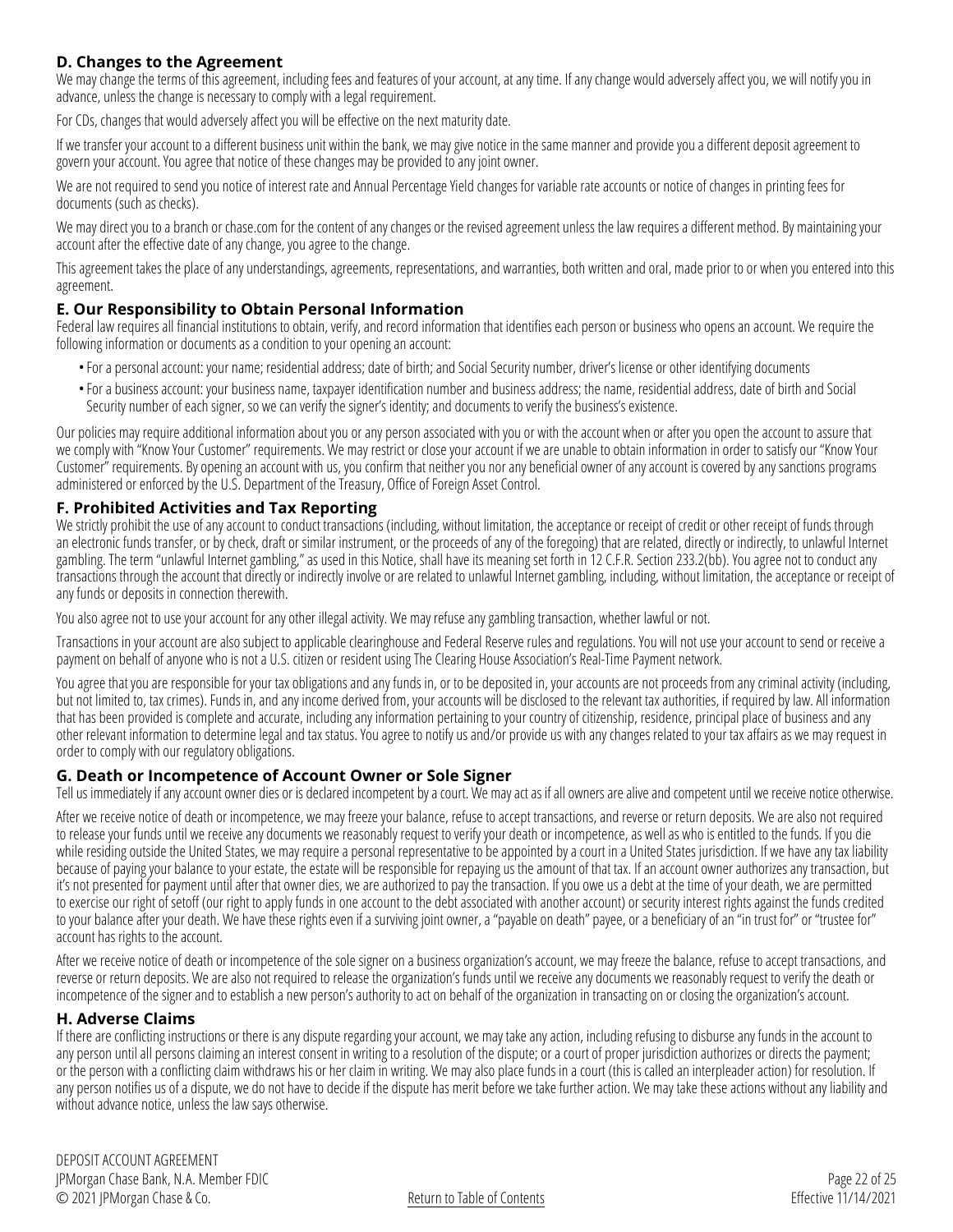#### **I. Authorization to Share Information**

You authorize us to share information about you and your account with affiliates and third parties, unless the law or our Privacy Notice prohibits us from doing so. Please see our *Privacy Notice* for your choices about information sharing.

#### **J. Disputing Information Reported to a Consumer Reporting Agency**

If you believe that we have reported inaccurate or incomplete information about your account to a consumer reporting agency, you have the right to file a dispute with that consumer reporting agency. You may also submit a dispute directly to us by writing to the address in the *[How to Contact Us](#page-0-0)* section. Provide your name, address and phone number; the account number; the specific information you are disputing; an explanation of why it is inaccurate or incomplete; and any supporting documentation.

#### **K. Legal Process and Requests for Information**

If we receive any legal process relating to you or your account, you authorize us to comply with it. "Legal process" means any document that appears to have the force of law that requires us to hold or pay out funds from your account, including a garnishment, attachment, execution, levy or similar order. We do not have to determine whether the legal process was validly issued or enforceable. If a hold is in effect, we will continue to charge any applicable fees even though the account cannot be closed. We also may remove your Overdraft Protection if a hold is placed, but you may ask us to relink your accounts after the hold is removed. As permitted by law, we will deduct from your balance a Legal Processing Fee or costs and expenses we incur in complying with the order, or both.

If any action, including administrative proceedings, garnishment, tax levies, restraining orders or another action is brought against you or your account, you will be liable to us for any loss, cost or expense (including attorneys' fees) resulting from our compliance with any legal process.

If we receive any subpoena, court order or request for information or documents from a government entity or arbitration panel relating to your account, we are authorized to comply with it.

#### **L. Abandoned Property**

If any of your accounts are closed, we will return any balance, less any fees, claims, setoffs or other amounts if the balance is greater than \$1, and we may transfer this balance from the closed account to any other open account with at least one common owner. Funds that cannot be returned or transferred may be considered abandoned under state law, and each state has laws that govern when we are required to send a customer's funds to the state.

#### **M. English Language — Other Language Preferences**

The terms of this agreement and the products and services we provide are governed by the English language. As a courtesy, we make some of our forms, disclosures and documents, including this agreement, available in languages other than English. However, many important bank documents, and some products and services related to this account, are provided only in English. If there is any difference in meaning between the English and non-English version of any of our documents, the English version applies and is available upon request.

#### **N. Referrals**

If you request it, our employees may at times provide contact information about third parties, such as lawyers, accountants, or contractors who offer products or services to the public. Some of these third parties may be our customers. We provide this information only as a courtesy and convenience to you and the third party, but in some cases we may be compensated for a referral. We do not make any warranties or representations about the third parties or their products or services. If you choose to do business with any third party, that decision is yours alone, and we are not responsible for the third party's performance or to help resolve any dispute between you and the third party. Our employees may also receive compensation when you purchase a Chase product based on their referral.

#### **O. Special Provisions for Pass-Through Accounts**

If you have opened a deposit account on behalf of the beneficial owner(s) of the funds in the account (for example as a trustee, agent, nominee, guardian, executor, custodian or funds held in some other capacity for the benefit of others), those beneficial owners may be eligible for "pass-through" insurance from the FDIC. This means the account could qualify for more than the standard maximum deposit insurance amount (currently \$250,000 per depositor in the same ownership capacity). If the account has transactional features, you as the account holder must be able to provide a record of the interests of the beneficial owner(s) in accordance with the FDIC's requirements as specified below. The FDIC has published a guide that describes the process to follow and the information you will need to provide in the event Chase fails. That information can be accessed on the FDIC's website at [www.fdic.gov/deposit/deposits/brokers/part-370-appendix.html](https://www.fdic.gov/deposit/deposits/brokers/part-370-appendix.html).

In addition, the FDIC published an Addendum to the guide, section VIII, which is a good resource to understand the FDIC's alternative recordkeeping requirements for pass-through insurance. The Addendum sets forth the expectations of the FDIC for pass-through insurance coverage of any deposit accounts, including those with transactional features. The Addendum will provide information regarding the records you keep on the beneficial owners of the funds, identifying information for those owners, and the format in which to provide the records to the FDIC upon bank failure. You must be able to provide this information in a timely manner in order to receive payment for the insured amount of pass-through deposit insurance coverage as soon as possible. You will have an opportunity to validate the capability to deliver the required information in the appropriate format so that a timely calculation of deposit insurance coverage can be made; further instructions relating to this opportunity will be communicated at a later time.

You agree to cooperate fully with us and the FDIC in connection with determining the insured status of funds in such accounts at any time. In the event of a bank failure, you agree to provide the FDIC with the information described above in the required format within 24 hours of a bank failure. As soon as a receiver is appointed, a hold will be placed on your account and that hold will not be released until the FDIC determines that you have provided the necessary data to enable the FDIC to calculate the deposit insurance. You understand and agree that your failure to provide the necessary data to the FDIC may result in a delay in receipt of insured funds and may result in legal claims against you from the beneficial owners of the funds in the account. If you do not provide the required data, your account may be held or frozen until the information is received, which will cause a delay when the beneficial owners could receive funds. Despite other provisions in this Agreement, this section survives after a receiver is appointed for us, and the FDIC is considered a third party beneficiary of this section.

#### **P. Sub-accounts**

For accounting purposes, all checking accounts consist of two sub-accounts: 1) a transaction sub-account where all deposits, withdrawals and fees are posted, and 2) a savings holding sub-account, where available balances above a certain level are transferred daily. Funds will be retransferred to your transaction sub-account to meet your transactional needs; however, all balances in the holding sub-account will be transferred to the transaction sub-account with the sixth transfer in any calendar month or monthly statement period.

DEPOSIT ACCOUNT AGREEMENT JPMorgan Chase Bank, N.A. Member FDIC © 2021 JPMorgan Chase & Co.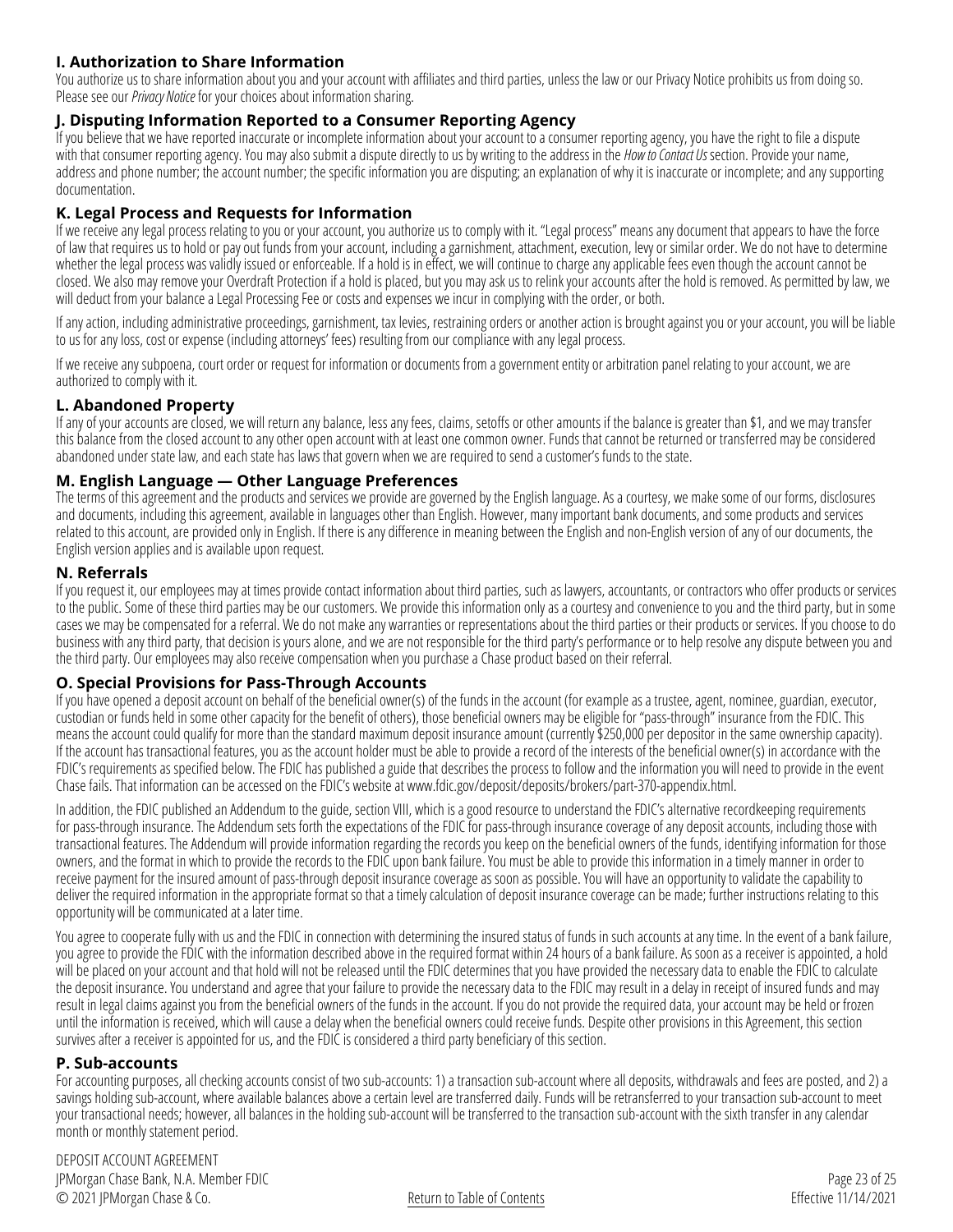Both sub-accounts are treated as a single account for purposes of your deposits and withdrawals, earning interest, access and information, tax reporting, fees, etc.

#### **Q. Permitted Time for Filing a Lawsuit**

You must file any lawsuit or arbitration against us within two years after the cause of action arises, unless federal or state law or an applicable agreement provides for a shorter time. This limit is in addition to limits on notice as a condition to making a claim. If applicable state law does not permit contractual shortening of the time during which a lawsuit must be filed to a period as short as two years, you and we agree to the shortest permitted time under that state's laws.

We abide by federal and applicable state record retention laws and may dispose of any records that we retained or preserved for the period set forth in these laws. Any action against us must be brought within the period that the law requires us to preserve records, unless applicable law or this agreement provides a shorter limitation period. Any action against us on an automatically renewable CD must be brought within the time that the law requires us to preserve records based on the stated maturity date in the most recent record of the CD.

#### **R. Location of Legal Proceedings**

If you file any lawsuit or other legal proceeding against us that is connected in any way to your accounts or services, you agree to do so in an appropriate court in the state where your account is located. If we file any lawsuit or legal proceeding that is connected in any way to your accounts or services, you consent to jurisdiction and venue in an appropriate court in the state where your account is located. If either party chooses to have disputes resolved by arbitration, the section *Arbitration; Resolving Disputes*governs the process and location of the arbitration proceedings.

#### **S. Pre-judgment Interest Rate**

If either you or we are awarded a judgment against the other in connection with your account, the rate of interest earned before judgment on the judgment amount will be the rate of interest the account earned during that period unless state law requires a different rate. If the account is not interest-bearing, the rate will be the lowest generally available rate for a personal interest-bearing checking account.

#### **T. Assignment of Agreement and Successors**

This agreement will be binding on your personal representative, executors, administrators and successors, and on our successors and assigns.

You may not assign, transfer or grant a security interest in your account to anyone other than us without our written consent. No assignment will be valid or binding on us, and we will not be considered to have knowledge of it, until we consent and note the assignment in our records. However, by noting the assignment, we do not have any responsibility to assure that the assignment is valid. Any permitted assignment of your account is subject to our setoff rights.

#### **U. No Waiver**

If we fail to exercise any right, that does not mean that we waive that right or any other right, and we may still enforce all of our rights in the future.

### *X. Arbitration; Resolving Disputes*

You and we agree that upon the election of either of us, any dispute relating in any way to your account or transactions will be resolved by binding arbitration as discussed below, and not through litigation in any court (except for matters in small claims court).

This arbitration agreement is entered into pursuant to the Federal Arbitration Act, 9 U.S.C. §§ 1-16 ("FAA").

YOU HAVE A RIGHT TO OPT OUT OF THIS AGREEMENT TO ARBITRATE, AS DISCUSSED BELOW. UNLESS YOU OPT OUT OF ARBITRATION, YOU AND WE ARE WAIVING THE RIGHT TO HAVE OUR DISPUTE HEARD BEFORE A JUDGE OR JURY, OR OTHERWISE TO BE DECIDED BY A COURT OR GOVERNMENT TRIBUNAL. YOU AND WE ALSO WAIVE ANY ABILITY TO ASSERT OR PARTICIPATE IN A CLASS OR REPRESENTATIVE BASIS IN COURT OR IN ARBITRATION. ALL DISPUTES, EXCEPT AS STATED BELOW, MUST BE RESOLVED BY BINDING ARBITRATION WHEN EITHER YOU OR WE REQUEST IT.

#### **What claims or disputes are subject to arbitration?**

Claims or disputes between you and us about your deposit account, transactions involving your deposit account, safe deposit box, and any related service with us are subject to arbitration. Any claims or disputes arising from or relating to this agreement, any prior account agreement between us, or the advertising, the application for, or the approval or establishment of your account are also included. Claims are subject to arbitration, regardless of what theory they are based on or whether they seek legal or equitable remedies. Arbitration applies to any and all such claims or disputes, whether they arose in the past, may currently exist or may arise in the future. All such claims or disputes are referred to in this section as "Claims."

The only exception to arbitration of Claims is that both you and we have the right to pursue a Claim in a small claims court instead of arbitration, if the Claim is in that court's jurisdiction and proceeds on an individual basis.

#### **Can I (customer) cancel or opt out of this agreement to arbitrate?**

You have the right to opt out of this agreement to arbitrate if you tell us within 60 days of opening your account. If you want to opt out, call us at 1-800-935-9935 or see a banker. Otherwise this agreement to arbitrate will apply without limitation, regardless of whether 1) your account is closed; 2) you pay us in full any outstanding debt you owe; or 3) you file for bankruptcy.

#### **What about class actions or representative actions?**

Claims in arbitration will proceed on an individual basis, on behalf of the named parties only. YOU AND WE AGREE NOT TO:

- 1. SEEK TO PROCEED ON ANY CLAIM IN ARBITRATION AS A CLASS CLAIM OR CLASS ACTION OR OTHER COMPARABLE REPRESENTATIVE PROCEEDING;
- 2. SEEK TO CONSOLIDATE IN ARBITRATION ANY CLAIMS INVOLVING SEPARATE CLAIMANTS (EXCEPT FOR CLAIMANTS WHO ARE ON THE SAME ACCOUNT), UNLESS ALL PARTIES AGREE;
- 3. BE PART OF, OR BE REPRESENTED IN, ANY CLASS ACTION OR OTHER REPRESENTATIVE ACTION BROUGHT BY ANYONE ELSE; NOR
- 4. SEEK ANY AWARD OR REMEDY IN ARBITRATION AGAINST OR ON BEHALF OF ANYONE WHO IS NOT A NAMED PARTY TO THE ARBITRATION.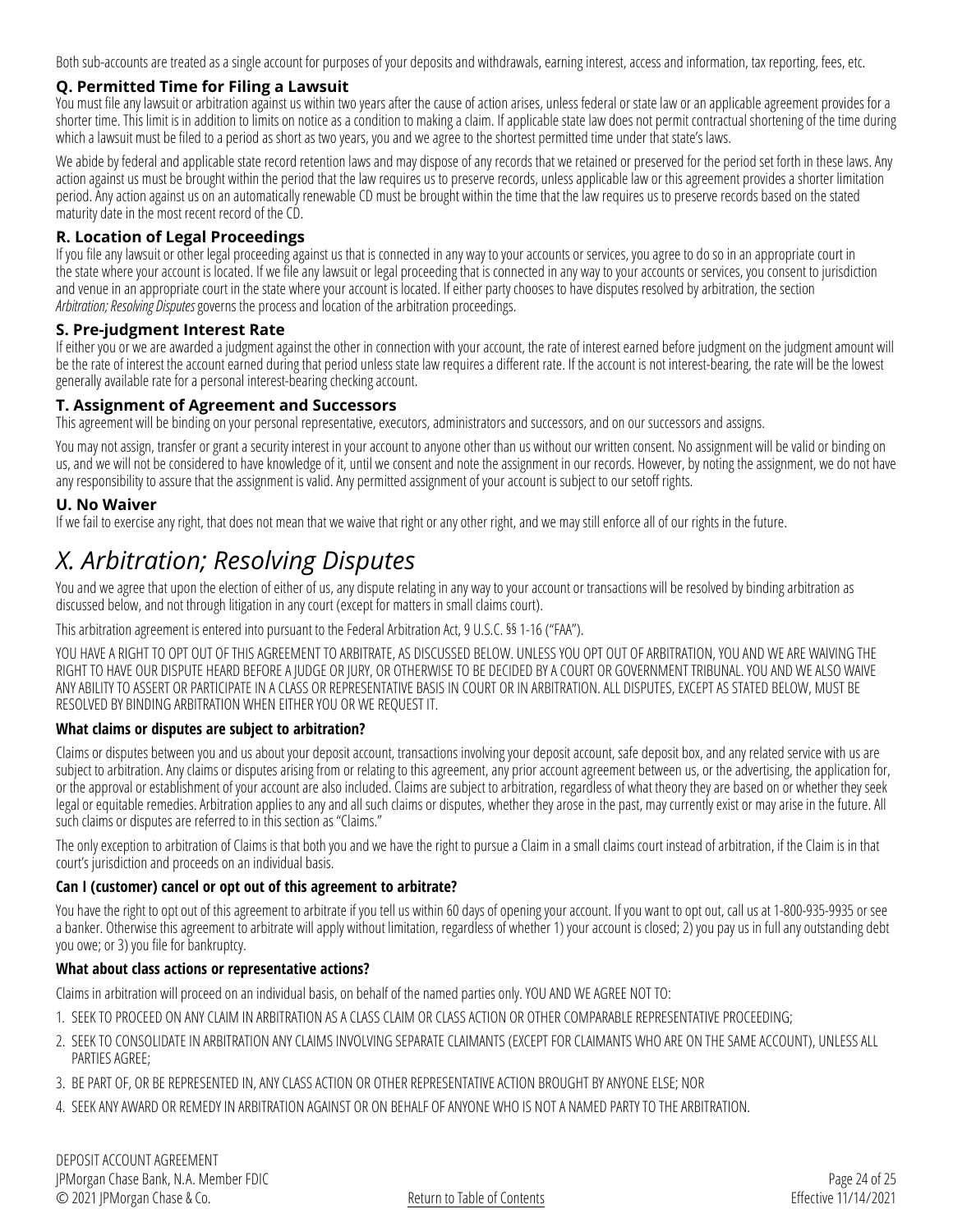If these terms relating to class or representative procedures are legally unenforceable for any reason with respect to a Claim, then this agreement to arbitrate will be inapplicable to that Claim, and the Claim will instead be handled through litigation in court rather than by arbitration. No arbitrator shall have authority to entertain any Claim on behalf of a person who is not a named party, nor shall any arbitrator have authority to make any award for the benefit of, or against, any person who is not a named party.

#### **Does arbitration apply to Claims involving third parties?**

Arbitration applies whenever there is a Claim between you and us. If a third party is also involved in a Claim between you and us, then the Claim will be decided with respect to the third party in arbitration as well, and it must be named as a party in accordance with the rules of procedure governing the arbitration. No award or relief will be granted by the arbitrator except on behalf of, or against, a named party. For purposes of arbitration, "you" includes any person who is listed on your account, and "we" includes JPMorgan Chase Bank, N.A., all its affiliates, and all third parties who are regarded as agents or representatives of ours in connection with a Claim. (If we assign your account to an unaffiliated third party, then "we" includes that third party.) The arbitration may not be consolidated with any other arbitration proceeding.

#### **How does arbitration work?**

The party filing a Claim in arbitration must select either: JAMS or the American Arbitration Association ("AAA") as the arbitration administrator. That organization will apply its code of procedures in effect at the time the arbitration claim is filed. If there is a conflict between that code of procedures and this arbitration provision and/or this agreement, this arbitration provision and this agreement will control. In the event that JAMS or the AAA is unable to handle the Claim for any reason, then the matter shall be arbitrated instead by a neutral arbitrator selected by agreement of the parties (or, if the parties cannot agree, selected by a court in accordance with the FAA), pursuant to the AAA rules of procedure.

The arbitrator will decide the Claim in accordance with all applicable law, including recognized principles of equity and statutes of limitations, and will honor all claims of privilege recognized by law. The arbitrator will have the power to award to a party any damages or other relief provided for under applicable law. A single arbitrator will conduct the arbitration and will use applicable substantive law, including the Uniform Commercial Code, consistent with the FAA and the applicable statutes of limitations or conditions precedent to suit, and will honor claims of privilege recognized at law. The arbitrator can award damages or other relief provided for by law to you or us, but not to anyone else. The arbitrator's authority is limited to the Claims between you and us.

#### **Is the arbitrator's decision final? Is there an appeal process?**

The arbitrator's decision will be final and binding on the parties. A party can file a written appeal to the arbitration administrator within 30 days of award issuance. The appeal must request a new arbitration in front of three neutral arbitrators designated by the same arbitration administrators. The panel will reconsider all factual and legal issues, following the same rules of procedure, and will make decisions based on majority vote. Any final arbitration award will be binding on the named parties and enforceable by any court having jurisdiction.

#### **Who will pay for costs?**

We will pay any costs that are required to be paid by us under the arbitration administrator's rules of procedure. Even if not otherwise required, we will reimburse you up to \$500 for any initial arbitration filing fees you have paid. We will also pay any fees of the arbitrator and arbitration administrator for the first two days of any hearing. If you win the arbitration, we will reimburse you for any fees you paid to the arbitration organization and/or arbitrator. All other fees will be allocated according to the arbitration administrator's rules and applicable law. If you consider that you are unable to afford any fees that would be yours to pay, you may request that we pay or reimburse them, and we will consider your request in good faith.

#### **How do I (customer) file an arbitration claim?**

Rules and forms may be obtained from, and Claims may be filed with, JAMS (1-800-352-5267 or [www.jamsadr.com](https://www.jamsadr.com)) or the AAA (1-800-778-7879 or [www.adr.org\)](https://www.adr.org). Arbitration hearings will take place in the federal judicial district that includes your address at the time the Claim is filed, unless the parties agree to a different place.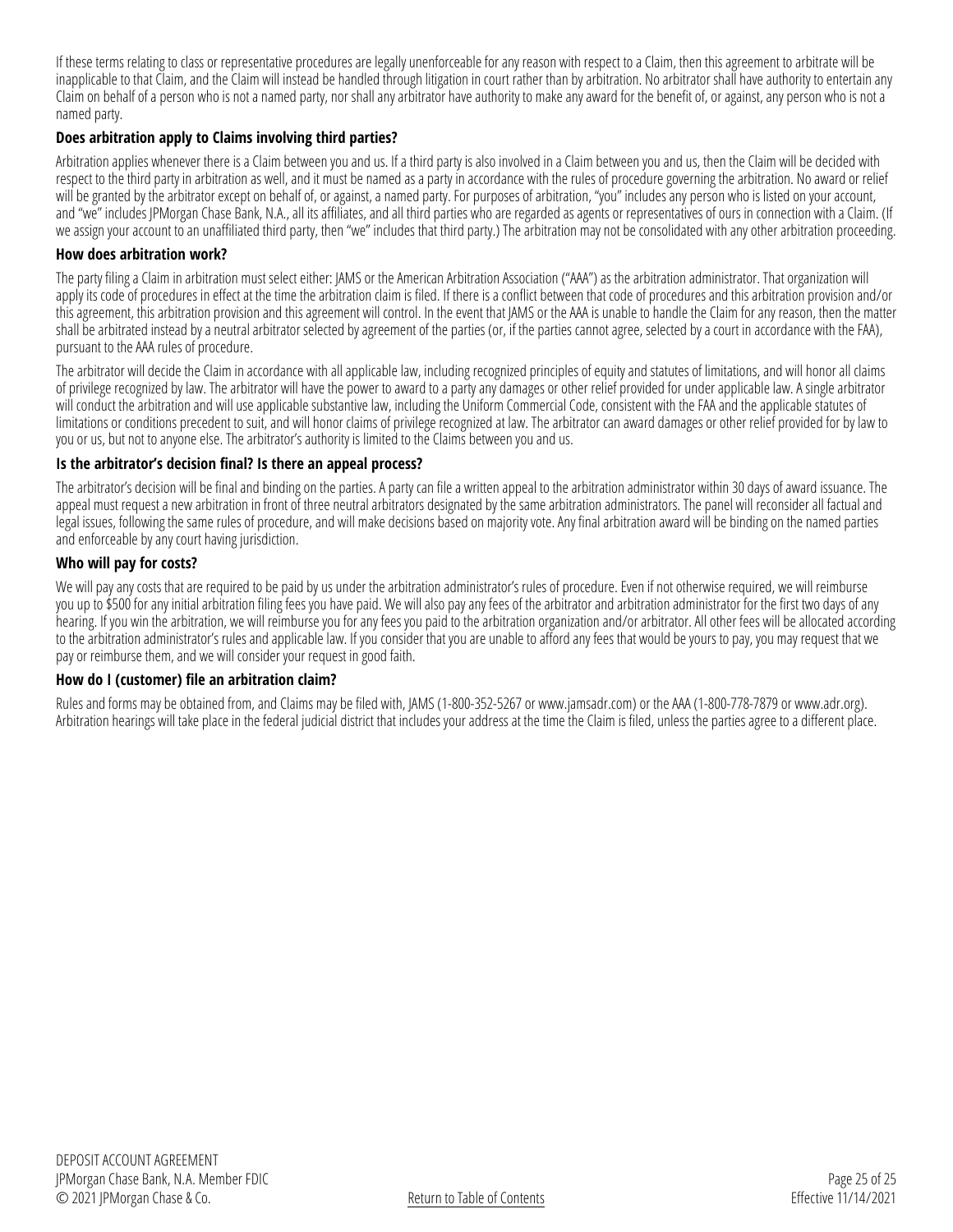### *Privacy Notice*

# **CHASE O**

| <b>Facts</b> | What does Chase do with your personal information?                                                                                                                                                                                                                                                                        |
|--------------|---------------------------------------------------------------------------------------------------------------------------------------------------------------------------------------------------------------------------------------------------------------------------------------------------------------------------|
| Why?         | Financial companies choose how they share your personal information. Federal law gives<br>consumers the right to limit some but not all sharing. Federal law also requires us to tell<br>you how we collect, share, and protect your personal information. Please read this notice<br>carefully to understand what we do. |
| What?        | The types of personal information we collect and share depend on the product or<br>service you have with us. This information can include:<br>• Social Security number and income<br>• account balances and transaction history<br>• credit history and payment history                                                   |
| How?         | All financial companies need to share customers' personal information to run their<br>everyday business. In the section below, we list the reasons financial companies can<br>share their customers' personal information; the reasons Chase chooses to share; and<br>whether you can limit this sharing.                 |

| Reasons we can share your personal information                                                                                                                                           | Does Chase<br>share? | Can you limit<br>this sharing? |
|------------------------------------------------------------------------------------------------------------------------------------------------------------------------------------------|----------------------|--------------------------------|
| For our everyday business purposes - such as to process<br>your transactions, maintain your account(s), respond to court orders and<br>legal investigations, or report to credit bureaus | Yes                  | No.                            |
| For our marketing purposes - to offer our products and services to you                                                                                                                   | Yes                  | No.                            |
| For joint marketing with other financial companies                                                                                                                                       | Yes                  | No.                            |
| For our affiliates' everyday business purposes - information about your<br>transactions and experiences                                                                                  | Yes                  | No.                            |
| For our affiliates' everyday business purposes - information about your<br>creditworthiness                                                                                              | Yes                  | Yes                            |
| For our affiliates to market to you                                                                                                                                                      | Yes                  | Yes                            |
| For nonaffiliates to market to you                                                                                                                                                       | Yes                  | Yes                            |

#### **To limit our sharing**

• Call 1-888-868-8618 – our menu will prompt you through your choice(s). We accept operator relay calls.

• Visit us online: [chase.com/privacypreferences](https://www.chase.com/privacypreferences)

Please note: If you are a *new* customer, we can begin sharing your information 30 days from the date we sent this notice. When you are *no longer* our customer, we continue to share your information as described in this notice. However, you can contact us at any time to limit our sharing.

#### **Questions**

Call 1-888-868-8618 – our menu will prompt you through your choice(s). We accept operator relay calls.